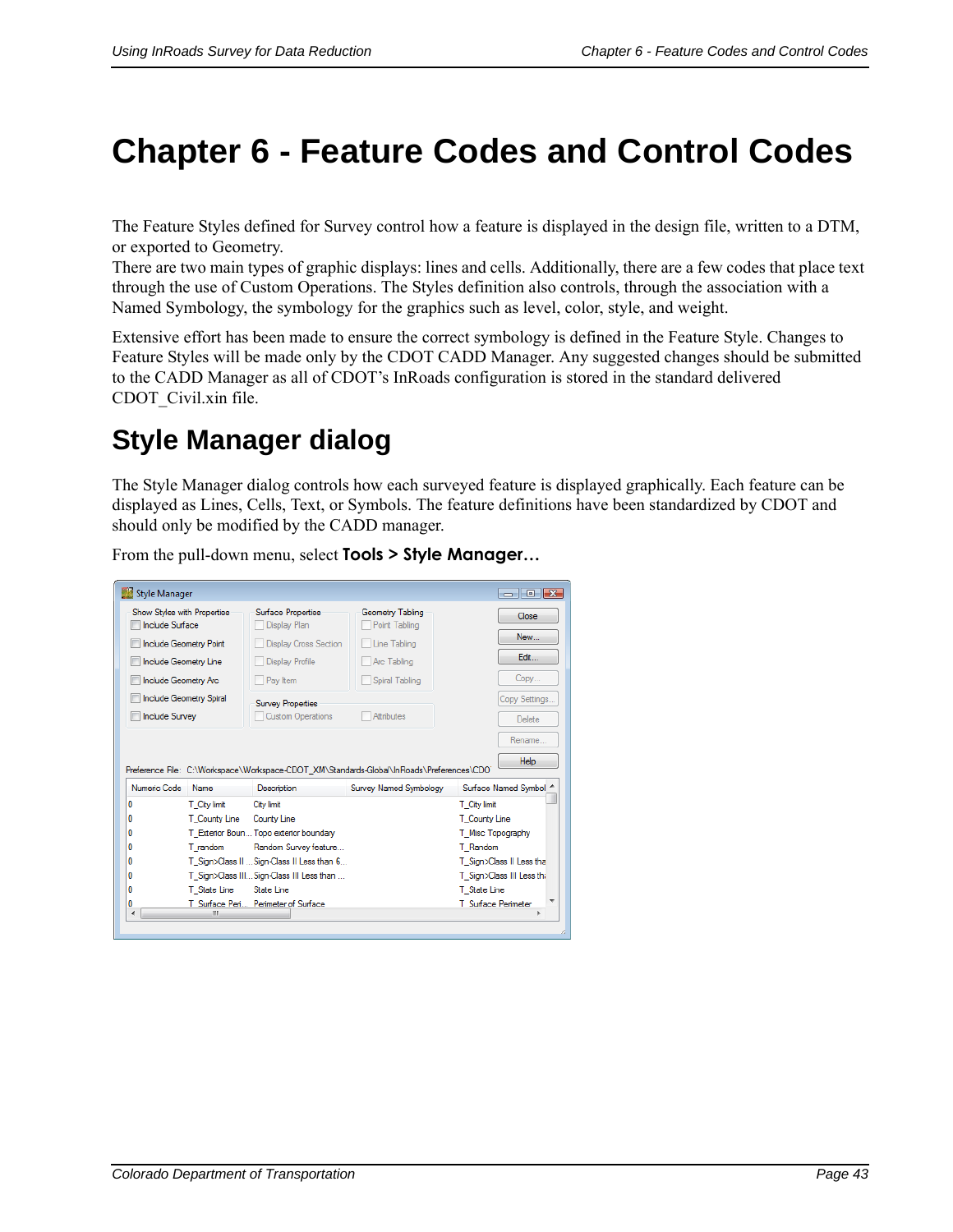## **Feature Styles**

## *Dialog Filtering:*

- Toggle on '**Include Survey**' to filter the dialog to show only features configured specifically for data collection.
- Additional toggles for styles that have attributes defined for *Custom Operations* and *Attributes* further refines the list of displayed styles.

| Show Styles with Properties<br><b>Include Surface</b>                        |      | <b>Surface Properties</b><br>Display Plan                                                                |                 | Geometry Tabling<br>Point Tabling |                         | Close          |        |
|------------------------------------------------------------------------------|------|----------------------------------------------------------------------------------------------------------|-----------------|-----------------------------------|-------------------------|----------------|--------|
| <b>Include Geometry Point</b>                                                |      | <b>Display Cross Section</b>                                                                             |                 | Line Tabling                      |                         | New            |        |
| <b>Include Geometry Line</b>                                                 |      | <b>Display Profile</b>                                                                                   |                 | Arc Tabling                       |                         | Edit           |        |
| Include Geometry Arc                                                         |      | Pay Item                                                                                                 |                 | Spiral Tabling                    |                         | Copy           |        |
| <b>Include Geometry Spiral</b>                                               |      | <b>Survey Properties</b>                                                                                 |                 |                                   |                         | Copy Settings  |        |
| Include Survey                                                               |      | Custom Operations                                                                                        |                 | <b>V</b> Attributes               |                         | Delete         |        |
|                                                                              |      |                                                                                                          |                 |                                   |                         | Rename<br>Help |        |
|                                                                              | Name | Preference File: C:\Workspace\Workspace-CDOT XM\Standards-Global\InRoads\Preferences\CDO`<br>Description |                 | Survey Named Symbology            | Surface Named Symbology |                |        |
|                                                                              |      | T NOAA  NOAA marker                                                                                      | T NOAA marker 1 |                                   | T NOAA marker           |                |        |
|                                                                              |      | T BLM MBLM Marker                                                                                        | T BLM Marker 1  |                                   | T BLM Marker            |                |        |
|                                                                              |      | T Witnes Witness Comer                                                                                   |                 | T Witness Comer 1                 | T Witness Comer         |                |        |
|                                                                              |      | T Towns Township Comer                                                                                   |                 | T Township Comer 1                | T Township Comer        |                |        |
|                                                                              |      | T_ControlControl Monument-SecoT_Control Mon.>Secondary_ T_Control Mon.>Secondary                         |                 |                                   |                         |                |        |
|                                                                              |      | T Control Control Monument-FederT Control Mon.>Federal 1                                                 |                 |                                   | T Control Mon.>Federal  |                |        |
| Numeric Code<br>1082<br>1083<br>1084<br>1085<br>1086<br>1087<br>1088<br>1089 |      | T_Control Control Monument-Local T_Control Mon.>Local_1                                                  |                 |                                   | T Control Mon.>Local    |                | ▴<br>ш |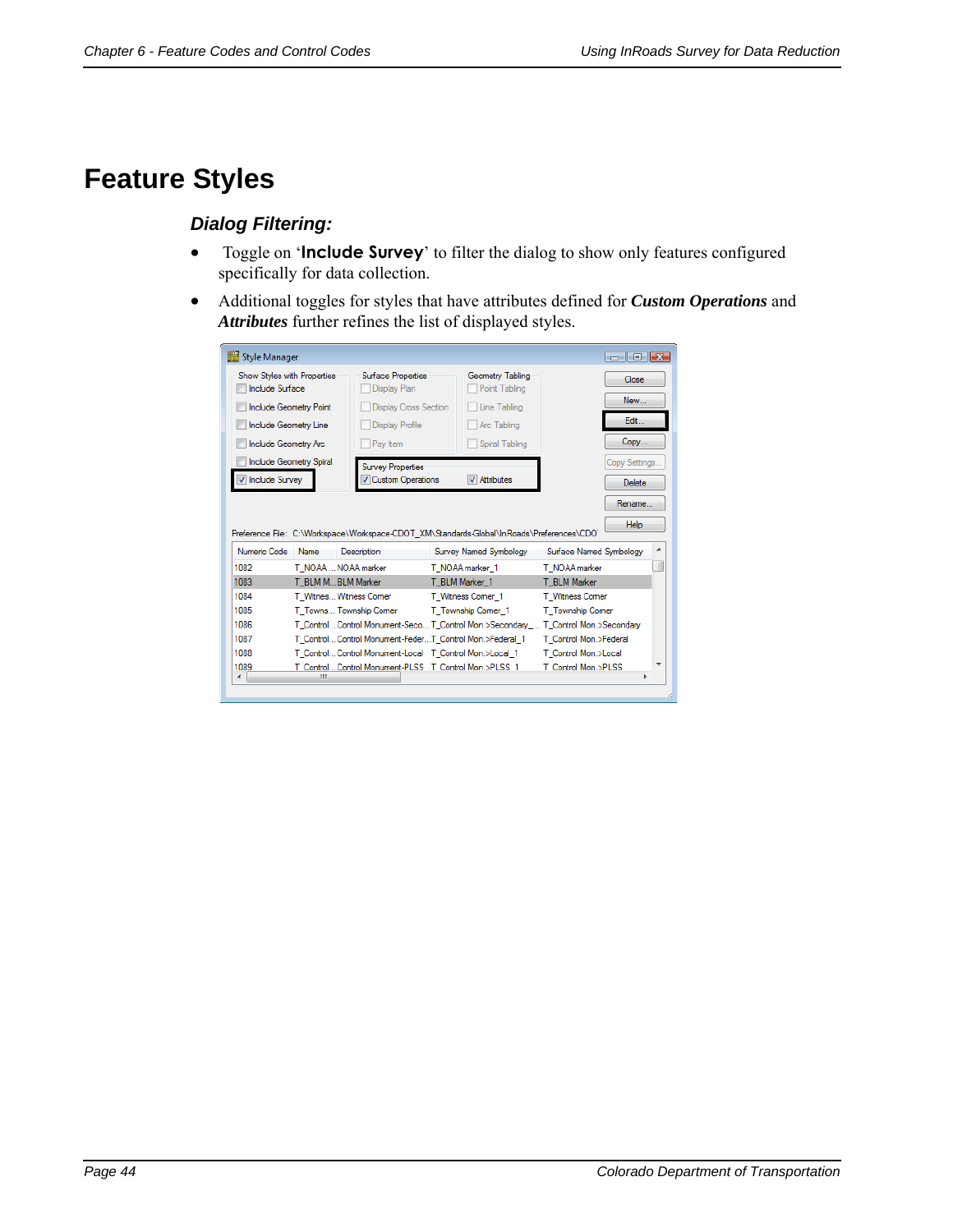## *Feature Editing:*

From the list of Features, **<D>** a specific Feature and select **Edit** on the *Style Manager* dialog to open the *Edit Style* dialog. The *Edit Style* dialog controls the attributes for each available *Feature* in the CDOT configuration including survey coding for field collection and processing.

| 國<br><b>Edit Style</b>                                                                                                              |                                                                                                                                                                                                                 |       | $\begin{array}{c c c c c} \hline \multicolumn{3}{c }{\multicolumn{3}{c }{\multicolumn{3}{c }{\multicolumn{3}{c }{\multicolumn{3}{c }{\multicolumn{3}{c }{\multicolumn{3}{c }{\multicolumn{3}{c }{\multicolumn{3}{c }{\multicolumn{3}{c }{\multicolumn{3}{c }{\multicolumn{3}{c }{\multicolumn{3}{c }{\multicolumn{3}{c }{\multicolumn{3}{c }{\multicolumn{3}{c }{\multicolumn{3}{c }{\multicolumn{3}{c }{\multicolumn{3}{c }{\multicolumn{3}{c }{\mult$ |
|-------------------------------------------------------------------------------------------------------------------------------------|-----------------------------------------------------------------------------------------------------------------------------------------------------------------------------------------------------------------|-------|---------------------------------------------------------------------------------------------------------------------------------------------------------------------------------------------------------------------------------------------------------------------------------------------------------------------------------------------------------------------------------------------------------------------------------------------------------|
| Name:<br>T_BLM Marker<br>$\geq$<br>≺<br>Edit Style<br>Seneral<br>Symbology<br>Surface Feature<br>Geometry Feature<br>Survey Feature | Description: BLM Marker<br>Include Definition For<br>Surface Feature<br>Geometry Point Feature<br>Geometry Line Feature<br>Geometry Arc Feature<br>п<br>Geometry Spiral Feature<br>Survey Feature<br>Attach Tag |       |                                                                                                                                                                                                                                                                                                                                                                                                                                                         |
|                                                                                                                                     |                                                                                                                                                                                                                 | Apply | Help<br>Close                                                                                                                                                                                                                                                                                                                                                                                                                                           |

#### *Graphic Attributes*

An InRoads Survey Fieldbook can be written to 3 different deliverables. These are; Planimetrics (CAD file), to a Surface (DTM), and to Geometry project (ALG). For each of these outputs unique graphic attributes can be associated during the export. Each definition corresponds to a Named Symbology in the CDOT\_Civil.xin file. This will be covered later in this chapter.

#### *Attach Tag*

Attaches a MicroStation tag value to the feature when written to the design value, such as DTM type, Point name, Preference, and Description. To review attached tags use the Review Tags button from the Main toolbar in MicroStation.

| Review Tags [inciv_ftr] |                      |   |
|-------------------------|----------------------|---|
| Name:                   | Value:               |   |
| type                    | Do Not Contour       |   |
| group                   | 12345SURVFieldbook01 | Ξ |
| name                    | 3154 2               |   |
| preference              | T ROW Marker         |   |
| description             | Right of Way Marker  |   |
|                         | ш                    |   |
|                         | ок                   |   |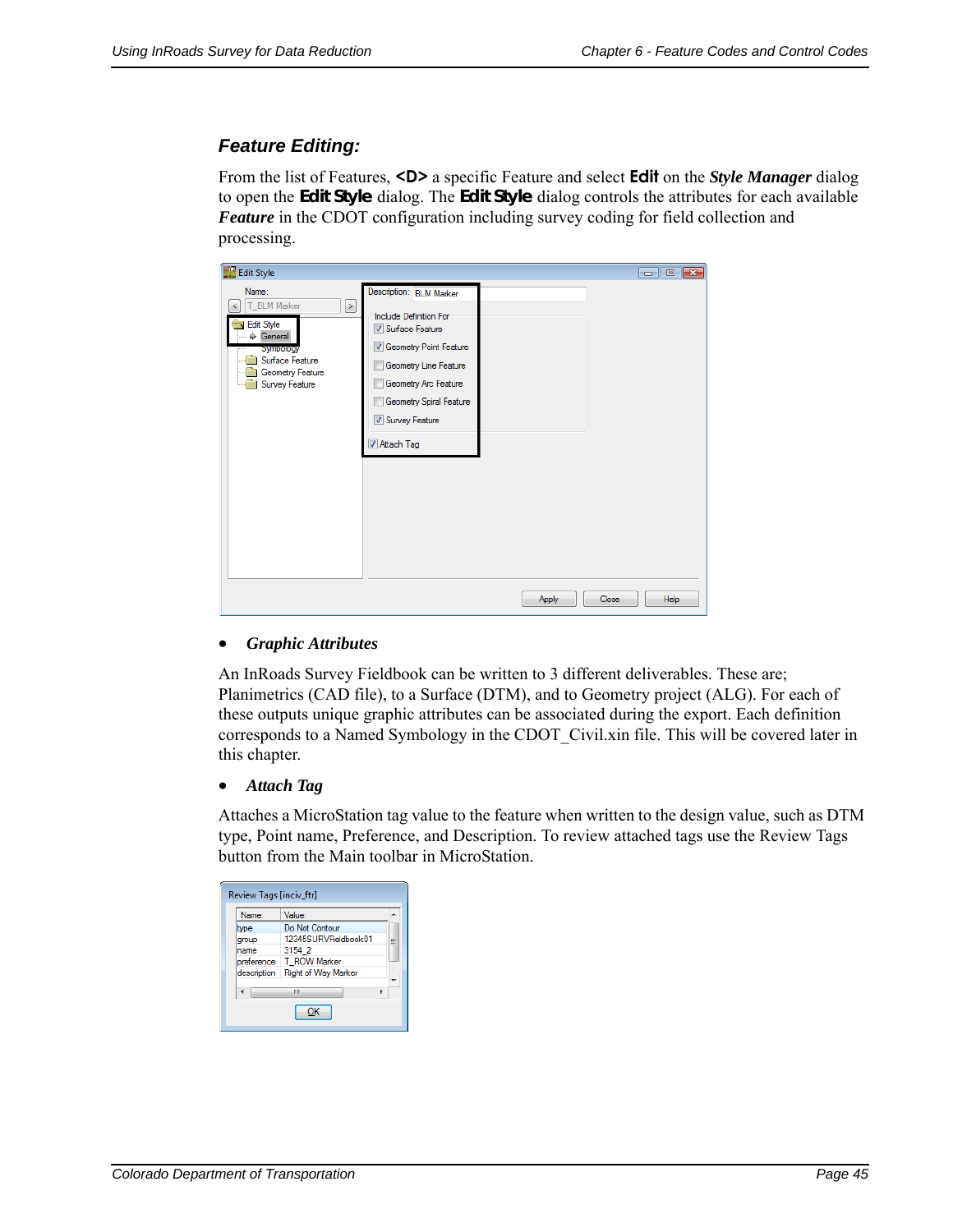Detailed information about survey features can be viewed by expanding the *Survey Feature* leaf.

| <b>Edit Style</b><br>國                                                                                                                                                                                                                                                             |                                                                                                                                                                                  | $\begin{array}{c c c c c} \hline \multicolumn{3}{c }{\multicolumn{3}{c }{\multicolumn{3}{c }{\multicolumn{3}{c }{\multicolumn{3}{c }{\multicolumn{3}{c }{\multicolumn{3}{c }{\multicolumn{3}{c }{\multicolumn{3}{c }{\multicolumn{3}{c }{\multicolumn{3}{c }{\multicolumn{3}{c }{\multicolumn{3}{c }{\multicolumn{3}{c }{\multicolumn{3}{c }{\multicolumn{3}{c }{\multicolumn{3}{c }{\multicolumn{3}{c }{\multicolumn{3}{c }{\multicolumn{3}{c }{\mult$ |
|------------------------------------------------------------------------------------------------------------------------------------------------------------------------------------------------------------------------------------------------------------------------------------|----------------------------------------------------------------------------------------------------------------------------------------------------------------------------------|---------------------------------------------------------------------------------------------------------------------------------------------------------------------------------------------------------------------------------------------------------------------------------------------------------------------------------------------------------------------------------------------------------------------------------------------------------|
| Name:<br>T_BLM Marker<br>$\geq$<br>K<br>Edit Style<br>General<br>Symbology<br>$\cdots$<br>Surface Feature<br>Geometry Feature<br>Survey Feature<br><b><math>\Phi</math></b> Settings<br>Symbology<br><br>Codes<br>i<br>Attributes<br><b>Louis</b><br><b>Custom Operations</b><br>i | Feature Type:<br><b>Breakline</b><br>۰<br><b>V</b> Exclude from Triangulation<br>Options<br>Draw Line to Previous Same Code<br>F<br>Draw Connecting Line<br>Scale Cell to Ground |                                                                                                                                                                                                                                                                                                                                                                                                                                                         |
|                                                                                                                                                                                                                                                                                    |                                                                                                                                                                                  | Close<br>Help<br><b>Apply</b>                                                                                                                                                                                                                                                                                                                                                                                                                           |

## *Edit Style dialog*

*Name:*

The selected *Style*.

- *Feature Type*
	- **♦ Random**

*Regular* or *spot* elevations. These points do not have a direct relationship with adjoining points other than a linear interpolation. For example: high or low elevations, topography shots such as trees, valves, signs, etc.

**♦ Breakline**

Breaklines are comprised of linear features where a change in grade may occur. For example: curb lines, a roadway crown, edge of pavement, ditches, ridges, toe of slope, etc. A breakline must contain at least 2 points and will restrict triangulation from crossing.

**♦ Interior**

Interior boundaries are comprised of a closed shape. They define obscure areas (voids) in a surface model. Triangulation does not occur inside interior boundaries thereby eliminating any contouring, surface modeling, or volume computations within said interior feature. Multiple interior boundaries can exist in a surface model.

For Example: Bodies of water, building pads, areas not surveyed, etc.

**♦ Exterior**

By definition, an exterior boundary must be a closed shape. It defines the limits of the data InRoads can work with. Only one exterior boundary can exist in a surface model. For example: limits of survey data or limits of slope intercepts for a new design.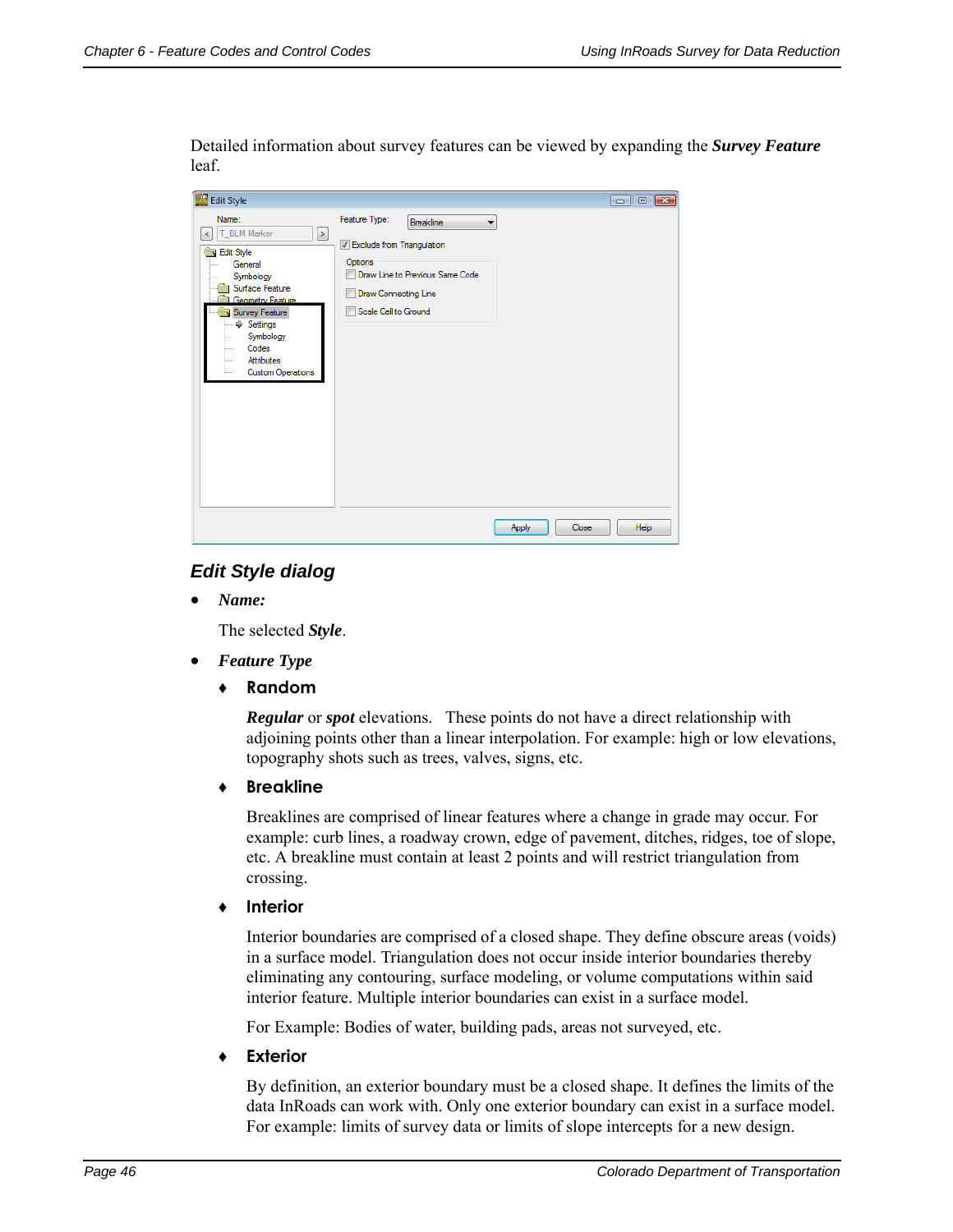## **♦ Exclude from Triangulation**

These shots will collect the X,Y, and Z position of the feature but when it comes time for InRoads to triangulate the DTM these points will be left out of the surface model. Think of underground utilities or a shot on the top nut of a hydrant. If these shots were part of the triangulation there would be incorrect valleys and spikes in the DTM. However these points are stored in the DTM for other purposes such as profile or cross section display.

## **♦ Draw Line to Previous Same Code**

Controls planimetric line work for the specific feature. This option is used in conjunction with the control code **ST**.

## **♦ Draw Connecting Line**

Controls planimetric line work for the specific feature. This option is used in conjunction with the control codes **JPT**, **JNC**, and – (dash).

## **♦ Scale Cell to Ground**

Overrides all scale factors and uses a scale factor of 1 for cell placement

#### *Symbology leaf*

|                                                                                                                                                                                                                                                                     |                    |                               | $\begin{array}{c c c c c} \hline \multicolumn{3}{c }{\multicolumn{3}{c }{\multicolumn{3}{c }{\mid}} & \multicolumn{3}{c }{\multicolumn{3}{c }{\mid}} & \multicolumn{3}{c }{\multicolumn{3}{c }{\mid}} & \multicolumn{3}{c }{\multicolumn{3}{c }{\mid}} & \multicolumn{3}{c }{\multicolumn{3}{c }{\mid}} & \multicolumn{3}{c }{\multicolumn{3}{c }{\mid}} & \multicolumn{3}{c }{\multicolumn{3}{c }{\mid}} & \multicolumn{3}{c }{\mid}} & \multicolumn{3}{c }{$ |
|---------------------------------------------------------------------------------------------------------------------------------------------------------------------------------------------------------------------------------------------------------------------|--------------------|-------------------------------|----------------------------------------------------------------------------------------------------------------------------------------------------------------------------------------------------------------------------------------------------------------------------------------------------------------------------------------------------------------------------------------------------------------------------------------------------------------|
| Edit Style<br>Name:<br>T_BLM Marker<br>$\geq$<br>$\,<$<br>Edit Style<br>General<br>1111<br>Symbology<br>Surface Feature<br>Geometry Feature<br>Survey Feature<br>Settings<br>Symbology<br>Codes<br><b>Louis</b><br>Attributes<br>i<br><b>Custom Operations</b><br>i | Symbology<br>Name: | T_BLM Marker_1<br>New<br>Edit |                                                                                                                                                                                                                                                                                                                                                                                                                                                                |
|                                                                                                                                                                                                                                                                     |                    | Close<br>Apply                | Help                                                                                                                                                                                                                                                                                                                                                                                                                                                           |

♦ Defines the *Named Symbology* associated with the Style which in-turn defines graphic attributes for Plan line, text, and point symbology (cell) when writing the field book to a CAD file as planimetrics.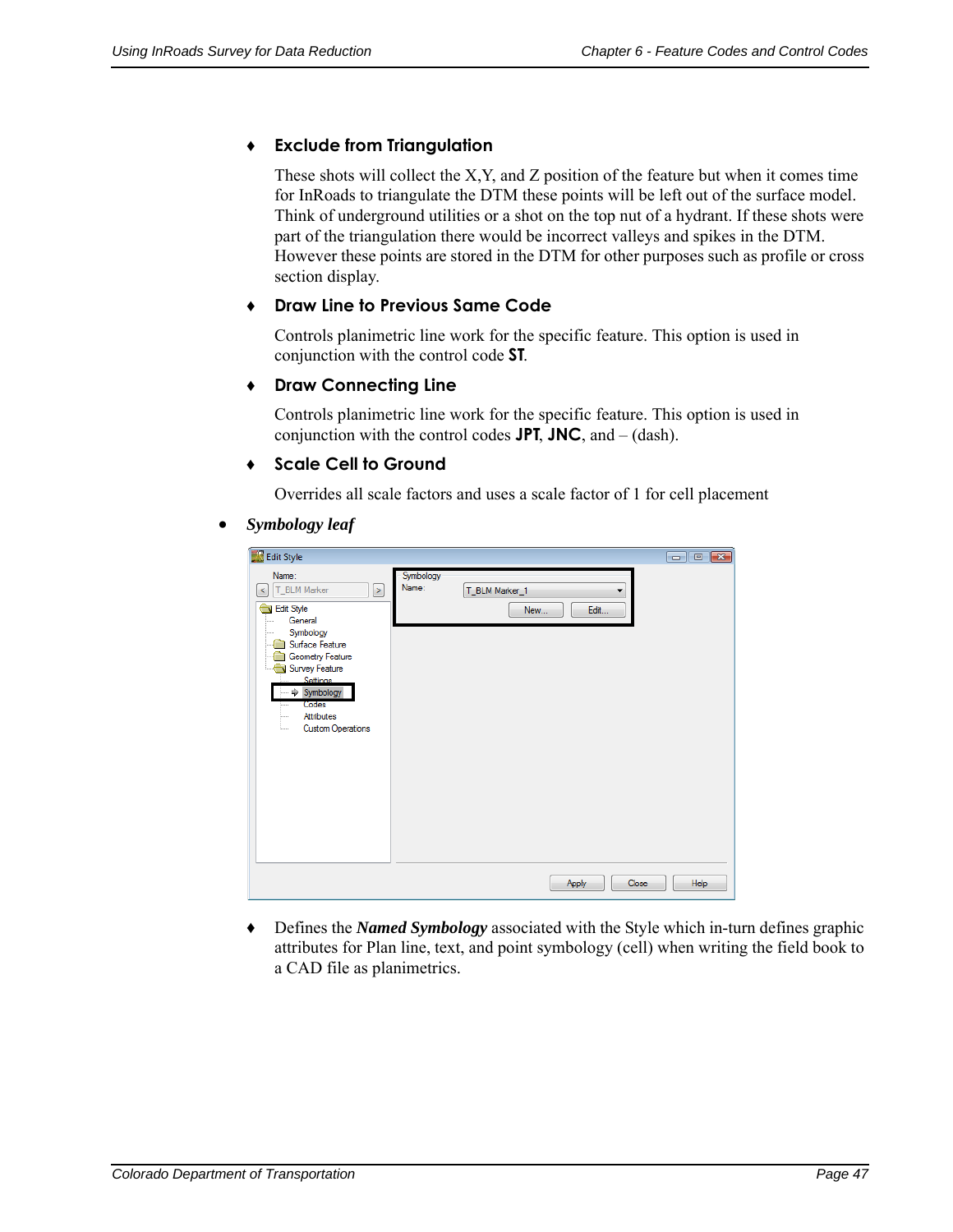*Codes leaf*

| Edit Style                                                                                                                                                                                                                                                  |                                                                           |                        |
|-------------------------------------------------------------------------------------------------------------------------------------------------------------------------------------------------------------------------------------------------------------|---------------------------------------------------------------------------|------------------------|
| Name:<br>T_BLM Marker<br>$\, > \,$<br>$\,<$<br>Edit Style<br>General<br>.<br>Symbology<br>1.11<br>Surface Feature<br>Geometry Feature<br>Survey Feature<br>Settings<br>Symbology<br>$\Rightarrow$ Codes<br>Attributes<br>i<br><b>Custom Operations</b><br>i | Alpha Codes<br>Selected:<br>Add<br><b>Delete</b><br>Numeric Code:<br>1083 |                        |
|                                                                                                                                                                                                                                                             |                                                                           | Help<br>Close<br>Apply |

## **♦ Alpha Code**

Alpha codes are used as an additional way to collect the survey data in the field. Alpha feature codes are not to be used as part of the CDOT collection process.

#### ♦ **Numeric Code**

Associates a unique numeric code with the Feature Style.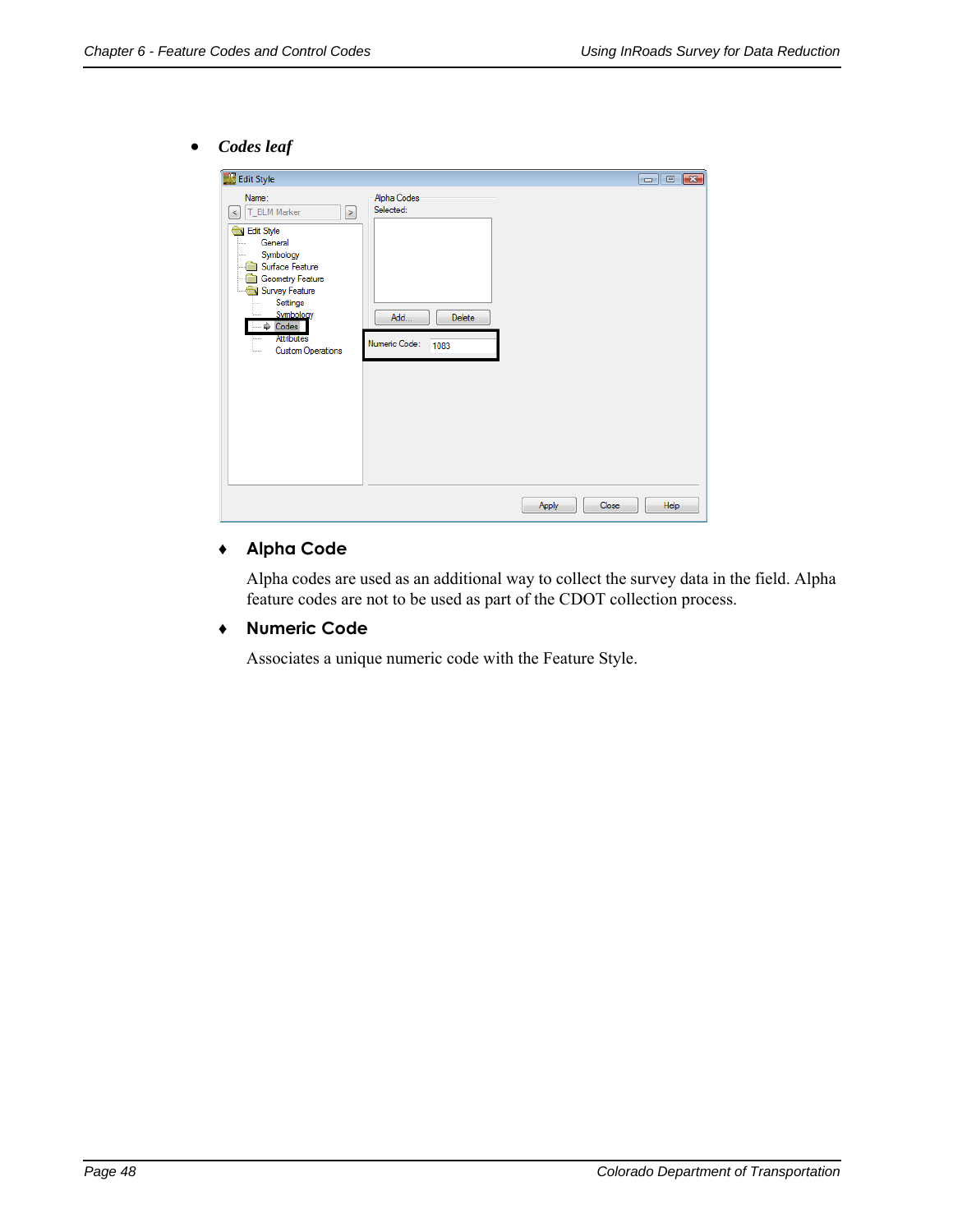#### *Attributes leaf*

|                                                                                                                                                                                                                                                                                    |                    |                 |                                | $\Box$ 0 $\Box$ |
|------------------------------------------------------------------------------------------------------------------------------------------------------------------------------------------------------------------------------------------------------------------------------------|--------------------|-----------------|--------------------------------|-----------------|
| Edit Style<br>Name:<br>T_BLM Marker<br>⊵<br>$\,<$<br>Edit Style<br>General<br>i<br>Symbology<br>.<br>Surface Feature<br>Geometry Feature<br>Survey Feature<br>τ<br>Settings<br><br>Symbology<br>.<br>Codes<br>.<br>$\Rightarrow$ Attributes<br><b>Custom Operations</b><br>1.1.1.1 | Name<br><b>ROT</b> | Type<br>Numeric | Description<br><b>ROTATION</b> |                 |
|                                                                                                                                                                                                                                                                                    |                    | Add             | Edit                           | <b>Delete</b>   |
|                                                                                                                                                                                                                                                                                    |                    | Apply           | Close                          | Help            |

- ♦ Attributes are used to help further define or control survey features collected in the field. Attributes can be collected as numeric or alpha data. As an example, additional information such as size, flow, and silt levels in a culvert pipe can be added to a single shot taken in the field. Any survey shots taken in the field without attributes defined will display an 'A' in the status column of the electronic fieldbook. If a value is defined, a *'V'* will display in the fieldbook.
- *Custom Operations leaf*
	- **♦** Custom operations can be thought of as a script file or a list of commands that are run on a certain survey feature. It can be used to control graphic types, symbology, text, placement, and also perform math functions. MicroStation and InRoads key-ins are used to enter commands strings. To view examples of custom operations **<D>** the **Help** button.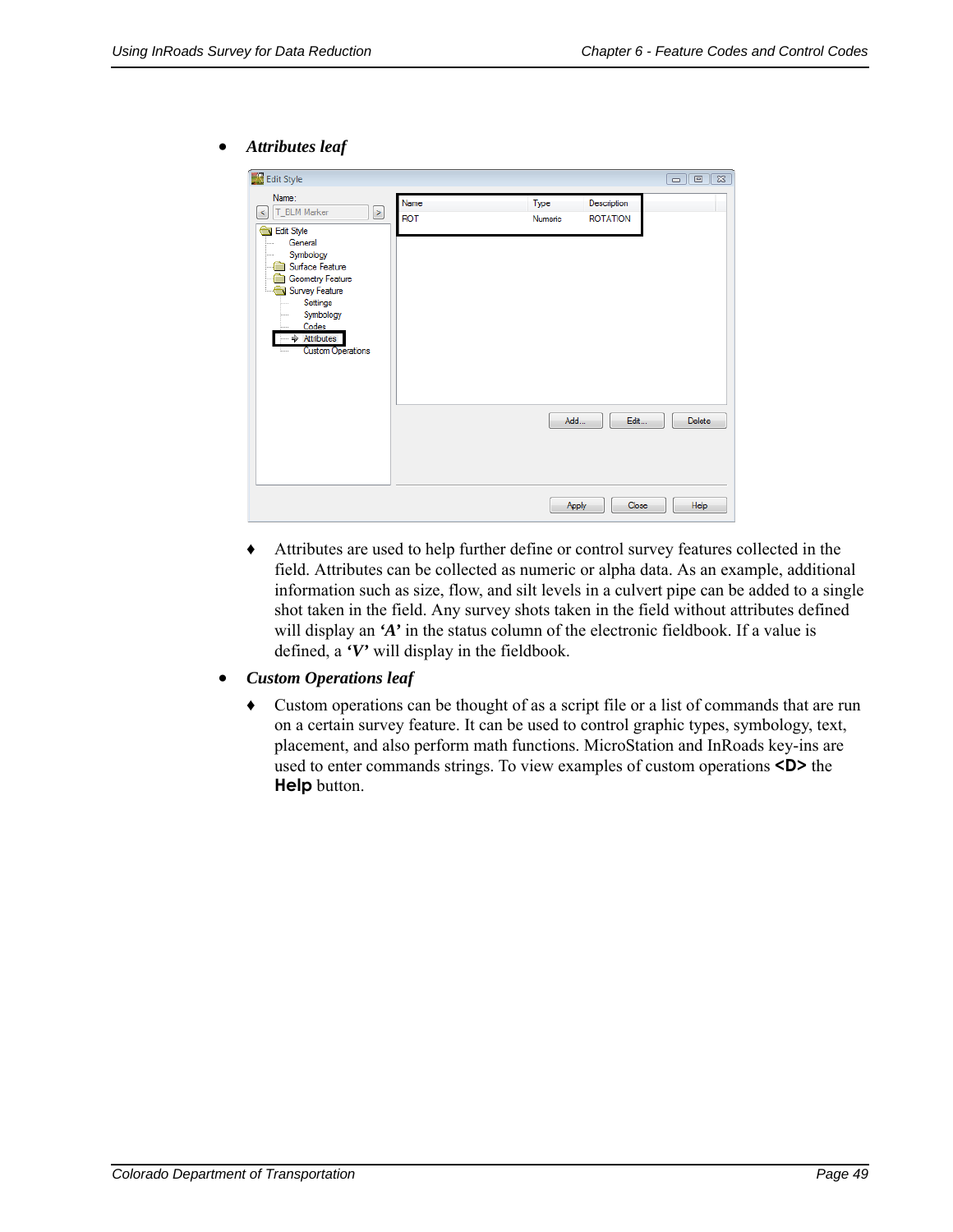#### *Graphic Attributes*

As mentioned previously, an InRoads Survey Fieldbook can be written to 3 different deliverables. These are: Planimetrics (CAD file), to a Surface (DTM), and to Geometry project (ALG). For each of these outputs unique graphic attributes can be associated during the export. This style corresponds to a Named Symbology in the CDOT\_Civil.xin file.

| Edit Style                                                                                                                                                                                                                                                      |                    |                |     |       |       | $\Box$ $\Box$ |
|-----------------------------------------------------------------------------------------------------------------------------------------------------------------------------------------------------------------------------------------------------------------|--------------------|----------------|-----|-------|-------|---------------|
| Name:<br>T_BLM Marker<br>$\left[\right\rangle$<br>$\leq$<br>Edit Style<br>General<br>1.1.1<br>Symbology<br><br>Surface Feature<br>Geometry Feature<br>Survey Feature<br>Settings<br>Symbology<br>₩<br>Codes<br>Attributes<br>$\frac{1}{2}$<br>Custom Operations | Symbology<br>Name: | T_BLM Marker_1 | New | Edit  |       |               |
|                                                                                                                                                                                                                                                                 |                    |                |     | Apply | Close | Help          |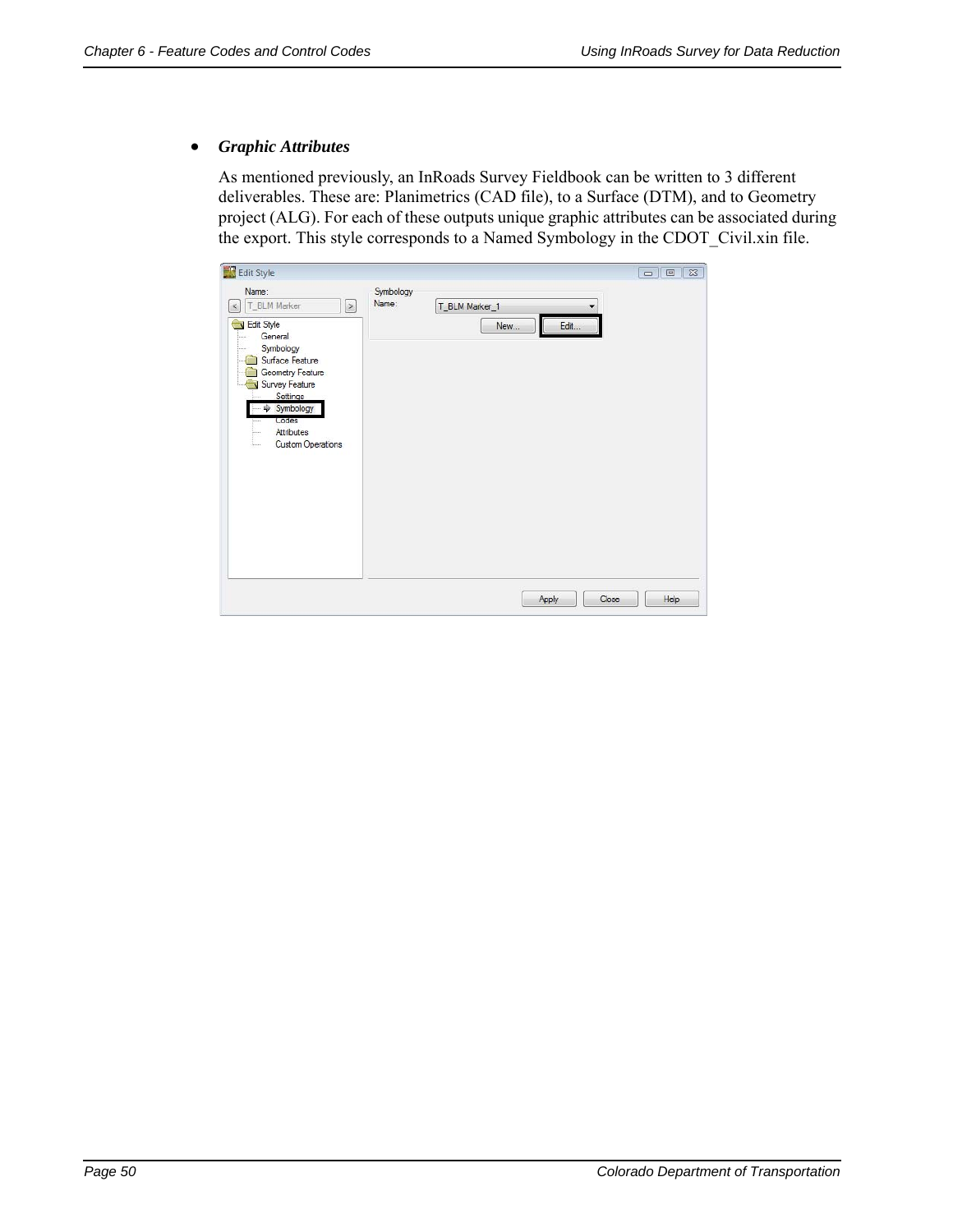## *Edit Style dialog*

Selecting the *Edit* button in the symbology portion of the Edit Style dialog opens the identified Named Symbology.

| Edit Named Symbology |                |                                    | 回<br>$\mathbb{R}$ |
|----------------------|----------------|------------------------------------|-------------------|
| Name:                | T BLM Marker 1 |                                    | Apply             |
| Description:         | T_BLM Marker_1 |                                    | Close             |
| Symbology            |                |                                    |                   |
| Use                  |                | Level                              |                   |
| Default Line         |                | Not Initialized                    |                   |
| Default Text         |                | Not Initialized                    |                   |
| Default Point        |                | Not Initialized                    |                   |
| <b>Plan Line</b>     |                | TOPO MONUMENT BLM-MaBYL            | Copy              |
| Plan Text            |                | TOPO MONUMENT BLM-MaBYL            |                   |
| Plan Point           |                | TOPO MONUMENT BLM-MzBYL            | Help              |
| Profile Line         |                | Not Initialized                    |                   |
| Profile Text         |                | Not Initialized                    |                   |
| Profile Point        |                | Not Initialized                    |                   |
|                      |                | Cross Section Line Not Initialized |                   |
|                      |                | Cross Section Text Not Initialized |                   |
| Cross Section Point  |                | Not Initialized                    |                   |
|                      |                | Edit<br>Uninitialize               |                   |

Identifying a specific attribute and selecting *Edit* opens additional detailed information on how the graphics will be written as linework, text, or cell to the CAD file.

*Line Symbology*

Controls the Level, Color, Style, and weight of lines or arcs for individual features written to graphics.

| Line Symbology  |                        | $\Sigma$ |
|-----------------|------------------------|----------|
| Level:          | TOPO MONUMENT BLM-Mi - | OK       |
| Color:          | <b>ByLevel</b>         | Cancel   |
| Line Style:     | (0) ByLevel            | Help     |
| <b>V</b> Scale: | 1.0000                 |          |
| Weight:         | (1)ByLevel             |          |
| Fill            |                        |          |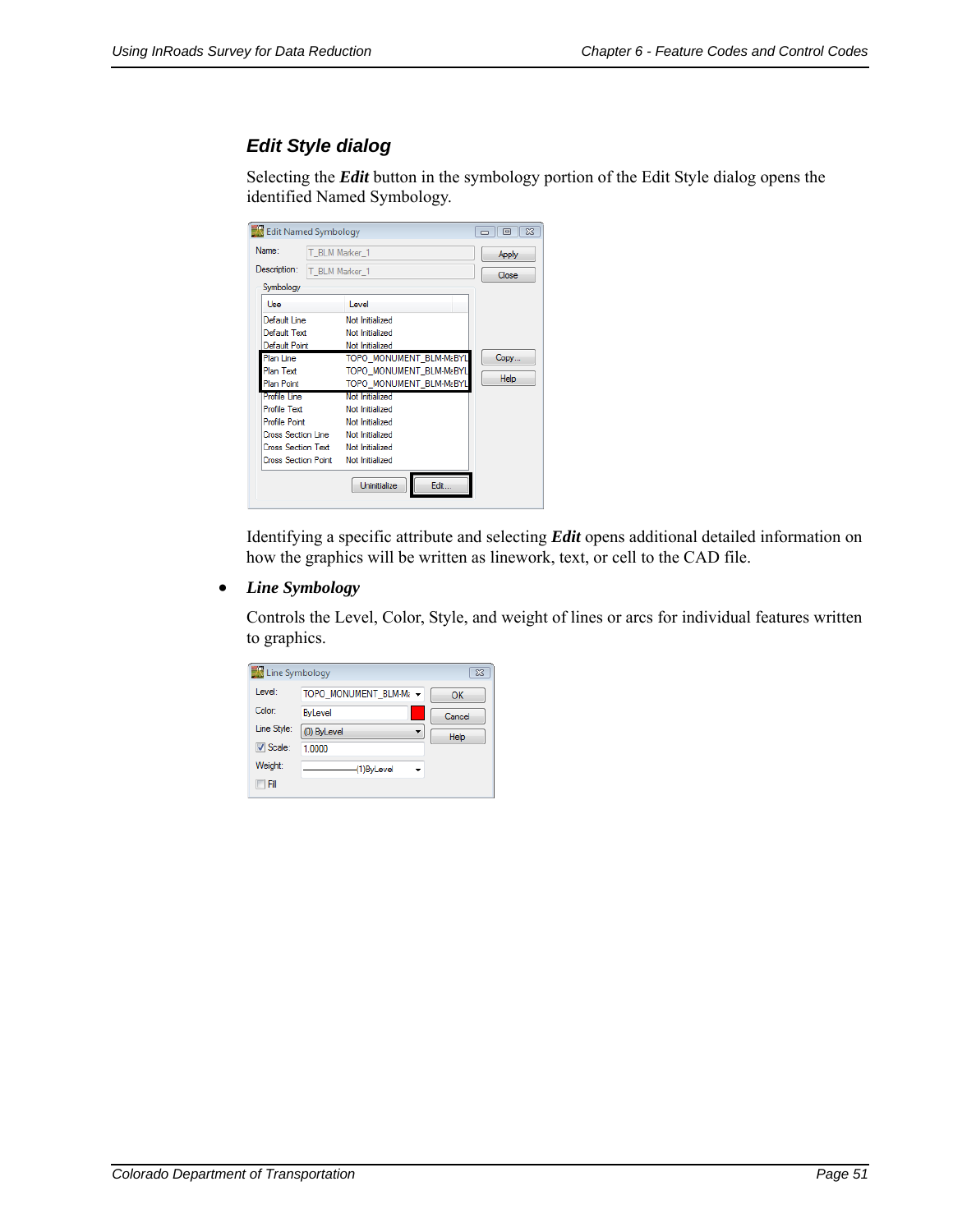#### *Text Symbology*

Controls the symbology, text size, and font for any text displayed with through the use of custom operations.

| Text Symbology                       |                                 |                                    |             |  |  |  |
|--------------------------------------|---------------------------------|------------------------------------|-------------|--|--|--|
| Text Style:                          |                                 |                                    | OK          |  |  |  |
| Level:                               |                                 | TOPO MONUMENT BLM-Mi -<br>Cancel   |             |  |  |  |
| Color:                               | <b>ByLevel</b>                  |                                    | <b>Help</b> |  |  |  |
| Weight:                              |                                 | (1)ByLevel                         |             |  |  |  |
| Font:                                | <b>A</b> Engineering            |                                    |             |  |  |  |
| Justification:                       | Left Top                        |                                    |             |  |  |  |
| Height:                              | 0.07                            |                                    |             |  |  |  |
| Width:                               | 0.07                            |                                    |             |  |  |  |
| Line Spacing:                        | 0.04                            |                                    |             |  |  |  |
| View Independent                     |                                 |                                    |             |  |  |  |
| Rotation<br>Angle Relative to Object |                                 | Offsets<br><b>O</b> After Rotation |             |  |  |  |
| Absolute Angle                       | <b>Before Rotation</b>          |                                    |             |  |  |  |
| Angle:                               | Horizontal:<br>0^00'00"<br>0.00 |                                    |             |  |  |  |
|                                      |                                 | Vertical:                          | 0.00        |  |  |  |

#### *Point Symbology*

Controls the symbology, text size, and font for any text displayed with through the use of custom operations.

| Point Symbology<br>回区<br>$\Box$                        |                          |                                                          |                    |                        |           |  |
|--------------------------------------------------------|--------------------------|----------------------------------------------------------|--------------------|------------------------|-----------|--|
| Symbol                                                 |                          |                                                          |                    | Cell                   | <b>OK</b> |  |
| Display:                                               | Symbol                   |                                                          |                    |                        | Cancel    |  |
| Level:                                                 | TOPO MONUMENT BLM-Ma -   |                                                          |                    |                        | Help      |  |
| Color:                                                 | <b>ByLevel</b>           |                                                          |                    |                        |           |  |
| Weight:                                                | (1)ByLevel               | $\overline{\phantom{a}}$                                 | Display:           | Fnd BLM mon            |           |  |
| Font:                                                  | Engineering - Monospacer |                                                          | Level:             | TOPO_MONUMENT_BLM-Ma - |           |  |
| Character:                                             | ÷                        |                                                          | X Scale:           | 1.0000                 |           |  |
| Height:                                                | 0.14                     |                                                          | Y Scale:           | 1.0000                 |           |  |
| Width:                                                 | 0.11                     | ÷                                                        | Z Scale:           | 1.0000                 |           |  |
| Rotation<br>Angle Relative to Object<br>Absolute Angle |                          | Rotation<br>Angle Relative to Object<br>@ Absolute Angle |                    |                        |           |  |
| Angle:<br>0^00'00"                                     |                          |                                                          | Angle:<br>0^00'00" |                        |           |  |

**Note:** The radio buttons for both Symbol and Cell display is disabled for all survey items represented by cells in the CDOT configuration. The placement of these is accomplished through the use of *Custom Operations* so field-collected attributes such as rotation can be applied at time of cell placement.

A symbol is a custom font character, similar to a True Type Font Wingdings. Symbols can be used in addition to any cells being placed. CDOT does not currently use any Symbols.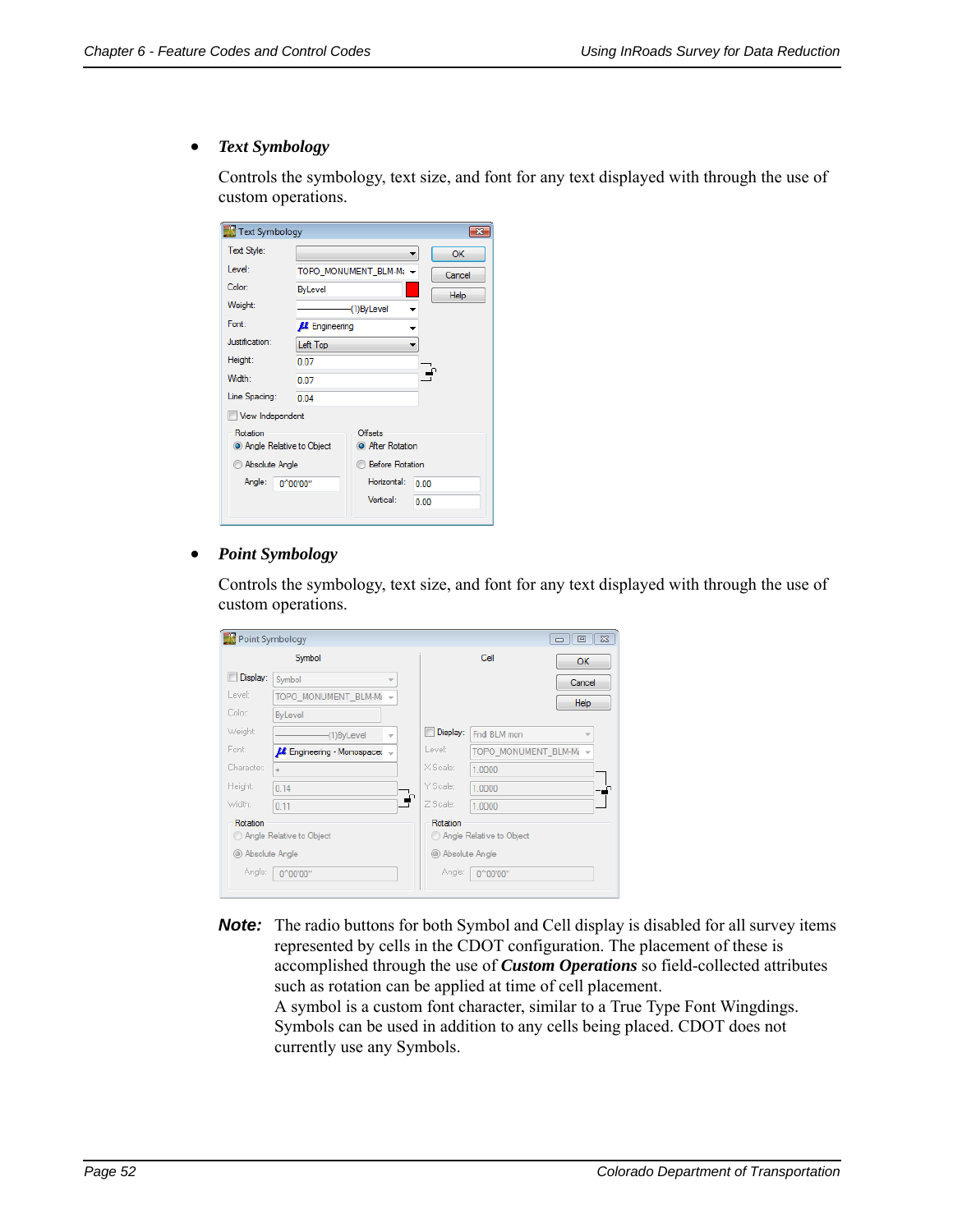## *Control Codes*

Control Codes are also stored in the CDOT\_Civil.xin file. To access these select **Survey > Control Codes**. Control codes are used in conjunction with CDOT's *Numeric feature codes*. By using control codes the surveyor can define such items as the beginning of strings, points of tangency, offset shots as well as other shot modifiers. Control codes can be either alpha (upper or lower case) or numeric characters and are input following the feature code. Each code has an example below.

|                            | Alpha       | Numeric |             |
|----------------------------|-------------|---------|-------------|
| Description                |             |         | OK          |
| Start                      | ST          | 1       |             |
| Close                      | СL          | 2       | Save        |
| Point of Curvature         | BС          | 3       | Cancel      |
| Point of Tangency          | ЕC          | 4       |             |
| Exclude from Triangulation | ×           | 5       | <b>Help</b> |
| Random                     | RND         | ĥ       |             |
| Rectangle                  | RECT        | None    |             |
| Close Rectangle            | СLR         | 7       |             |
| Nontangent Curve           | ΝT          | 8       |             |
| Join Point                 | JPT         | None    |             |
| Join Nearest Code          | <b>JNC</b>  | None    |             |
| Distance                   | <b>DIST</b> | None    |             |
| Template                   | <b>TMPL</b> | None    |             |
| Cross Section              | XS          | None    |             |
| Add to Adjustment Set      | ADJ         | None    |             |
| Extend Arc                 | EXTARC      | None    |             |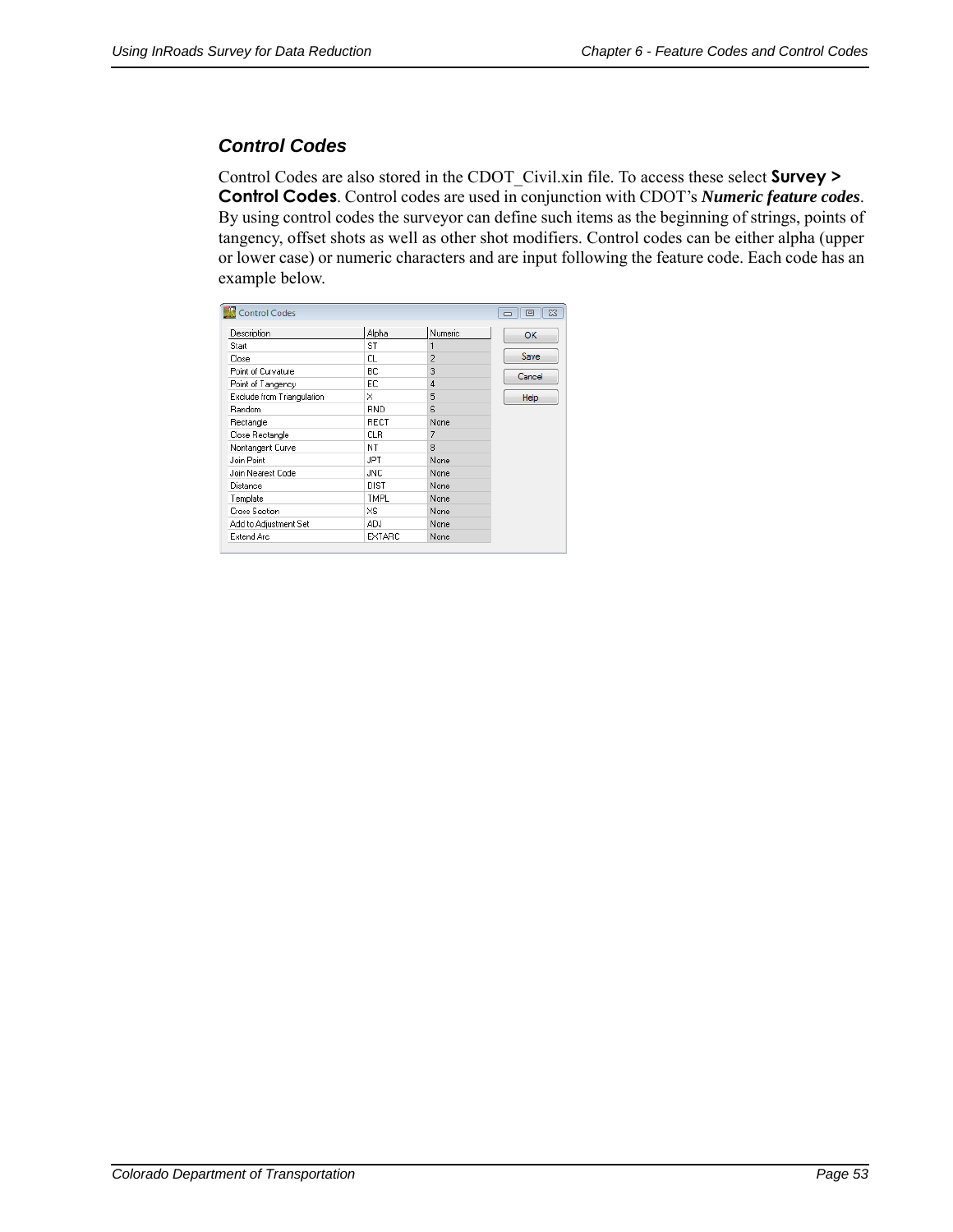*Intersection Control Code example*

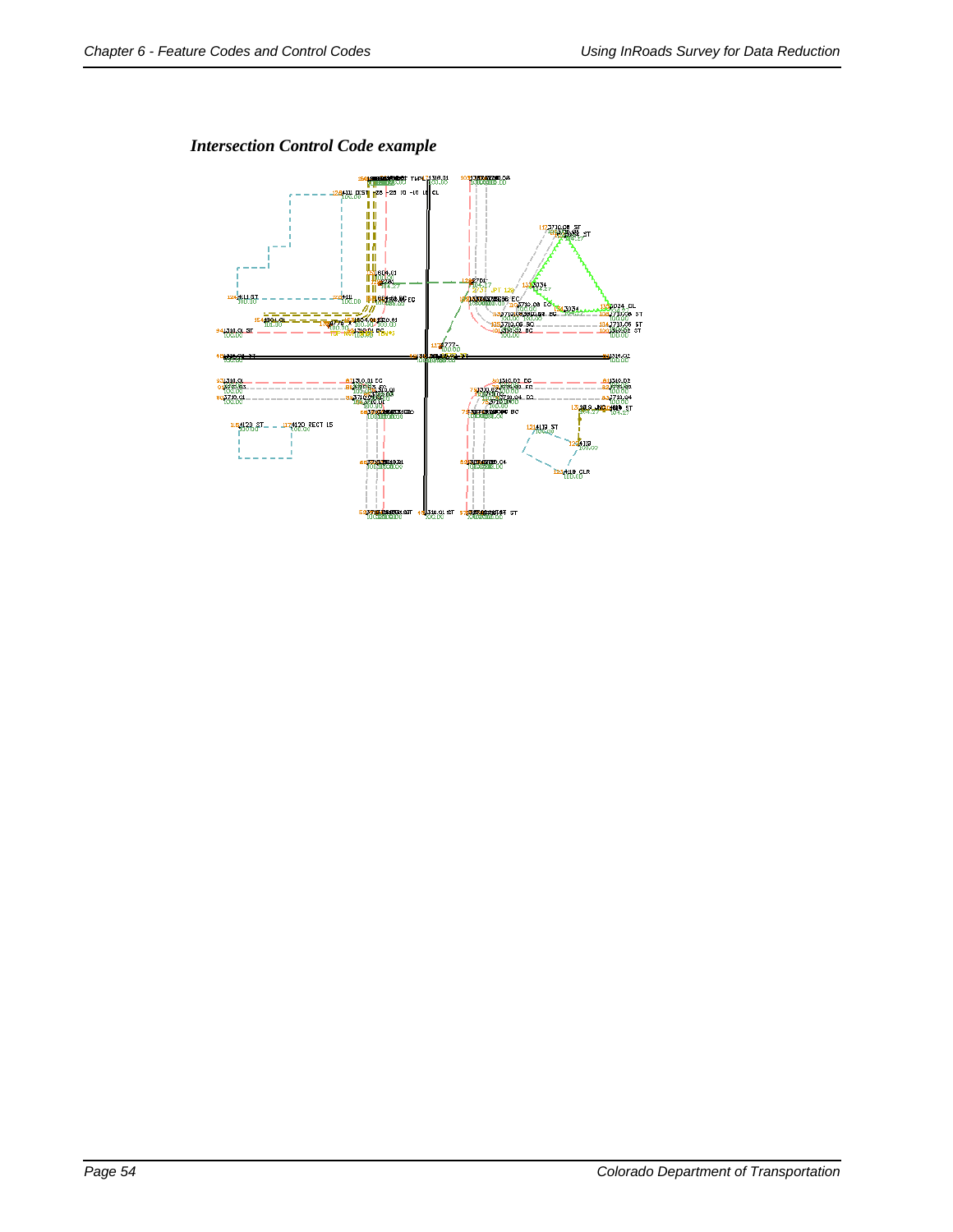• Start

Alpha *ST* | Numeric *1*

Control Code *Start* begins planimetric lines; there is no code to end a string. InRoads Survey will continue a string until no further data is collected using that code and string identifier. If the same code and string identifier is entered using the ST control code, the previous string will be terminated and a new string begun. See the example below for feature code 1316.02 (feature.string# ST)



**Note:** It is not mandatory that string identifiers be used. This is only necessary if you wish to collect data using identical feature codes and need to develop multiple strings simultaneously. Examples of this may be when surveying in a crisscross fashion and wish to collect multiple 1310 (edge of oil) strings. If surveying in a linear fashion (collecting the entire length of the physical feature) a code such as 1310 st could be used and reused when moving from one pavement edge to another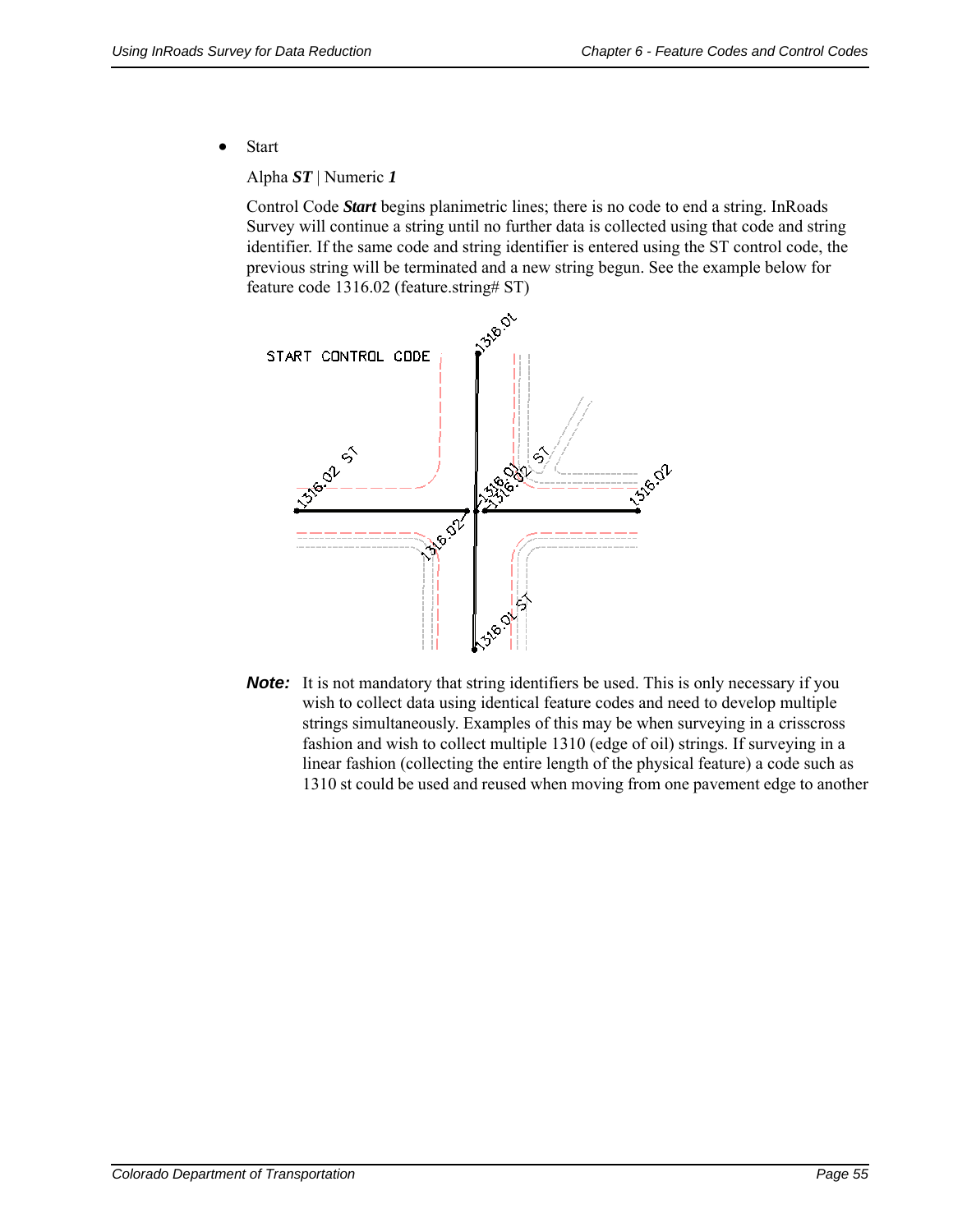• Close

Alpha *CL* | Numeric *2*

Control Code Close will create a closed shape from the last shot to the first shot of the feature. Closed shapes in InRoads can be used as Interior or Exterior DTM point types. Closed shapes in MicroStation will become linestrings.



**Note:** Only a survey feature with a point type Breakline will honor the Close control code when it is pushed to a surface.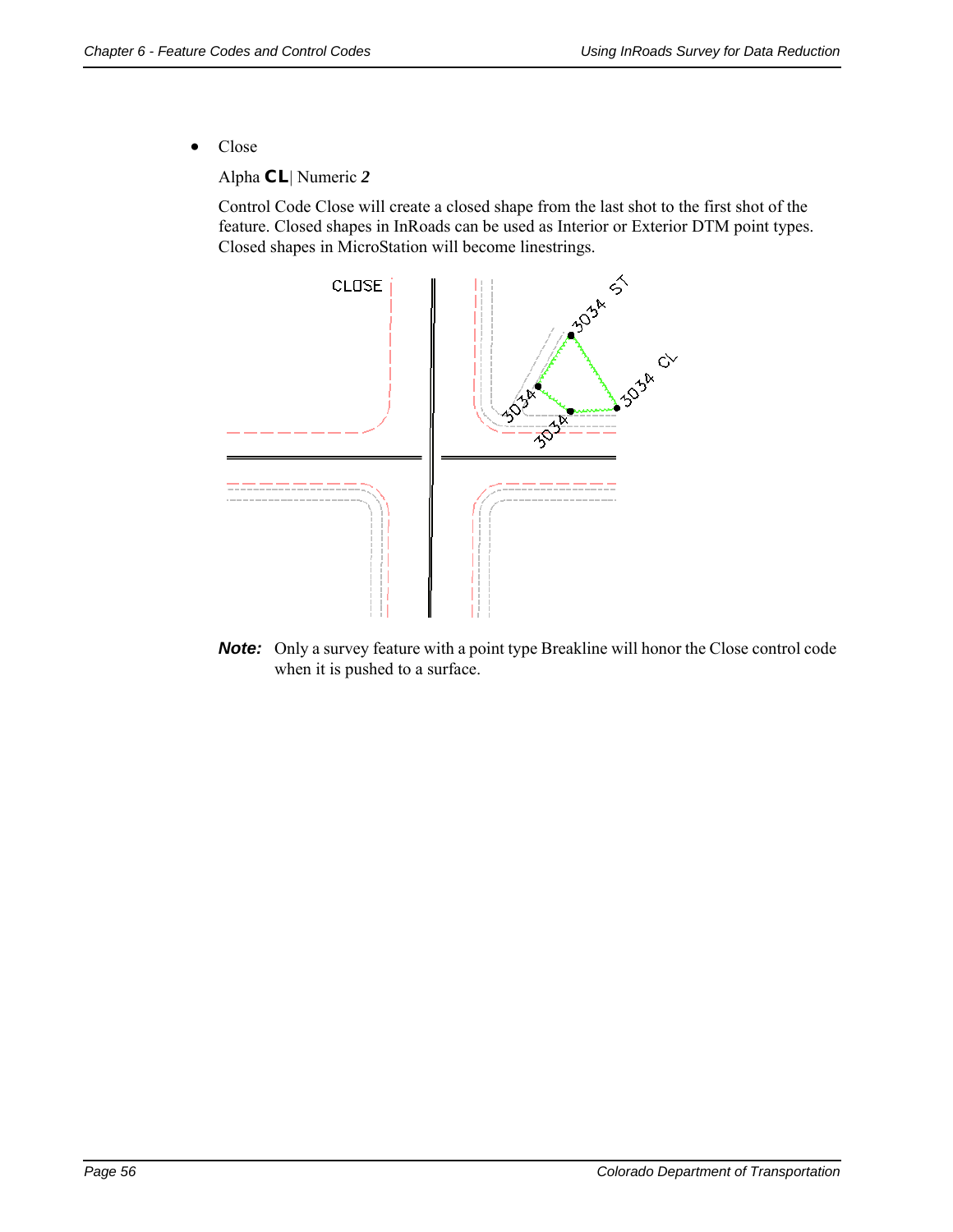• Point of Curvature

Alpha *BC* | Numeric *3*

Control code Point of Curvature identifies the beginning of the curve. The incoming tangent of the curve controls the degree of curve.

• Point of Tangency

Alpha *EC* | Numeric *4*

Control code Point of Tangency identifies the end of the curve. The outgoing tangent of the curve controls the degree of curve



- **Note:** If a single point on arc is taken then the tangent lines are ignored and the curve is generated by the three points PC, POC, and PT.
- **Note:** If more than one point is taken on the arc then the tangent lines are used when calculating the PC and PT of the curve. CDOT has standardized using the control code NT non-tangent to follow all BC and EC shots. Coding with NT will not add calculated PC's and PT's to the linear features. The PC's and PT's will be observed points as in the field.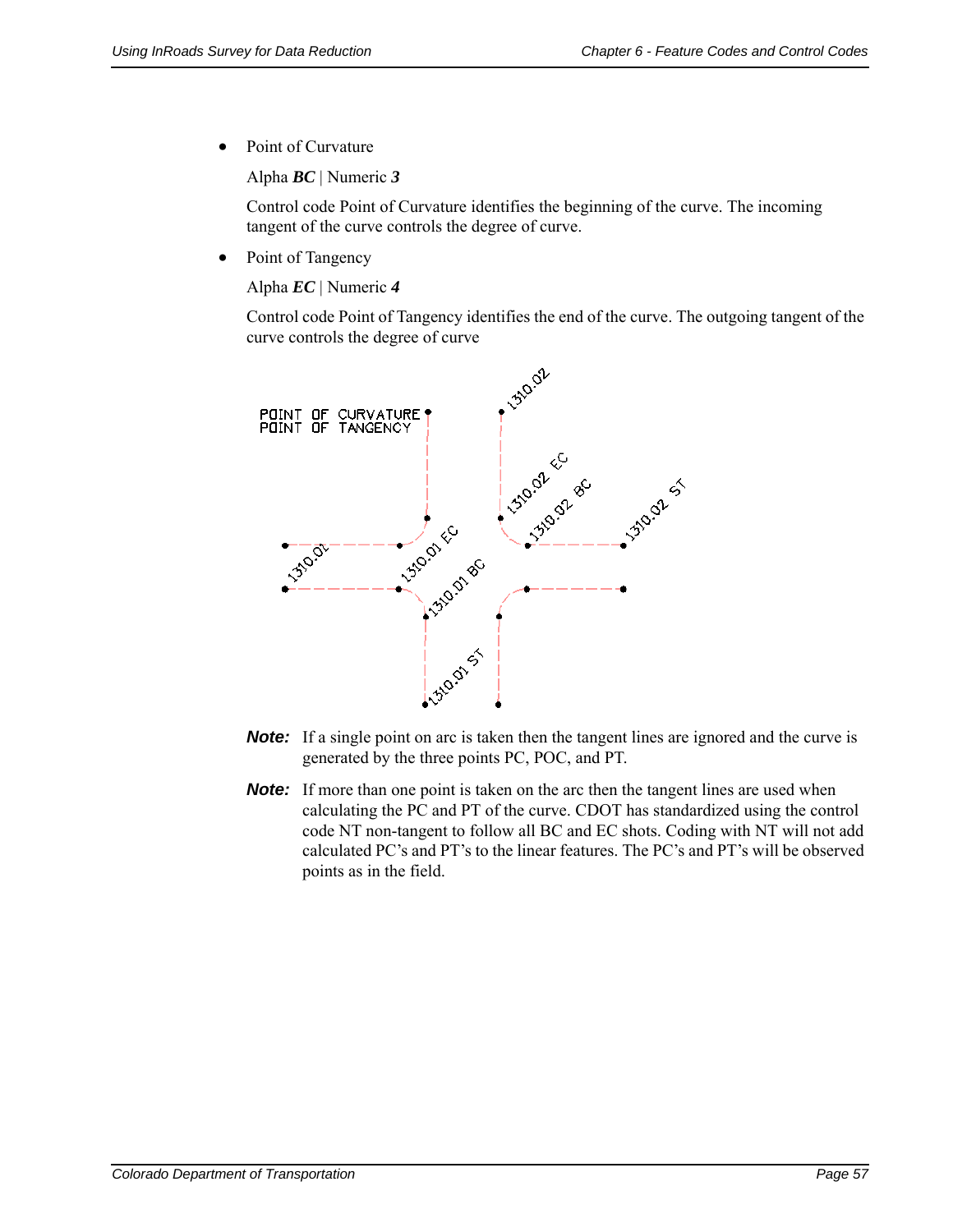Exclude from Triangulation

Alpha *X* | Numeric *5*

Control code Exclude from Triangulation identifies points that will not (and should not) be used to generate surface contours. Any point not resting on the terrain should be excluded from triangulation. Points that are coded with "**X**" could include such items as fire hydrants, manhole inverts, benchmarks and control points, valve boxes, and other similar features.

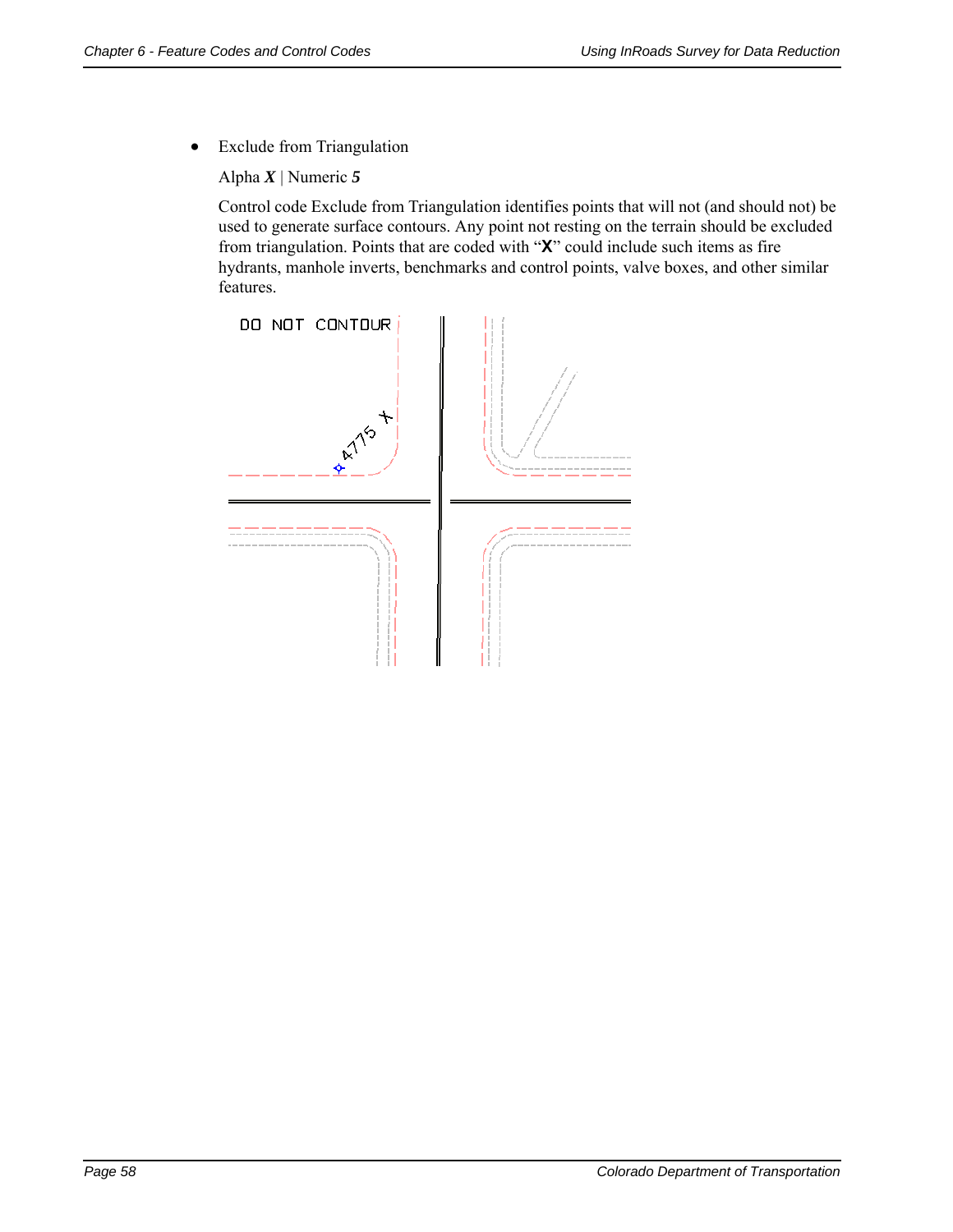Random

Alpha *RND* | Numeric *6*

Control code Random overwrites DTM point types set in the Survey Feature table. For example Breaklines become Random types and Do Not Contour point types become Random points Excluded from triangulation.

• Rectangle

#### Alpha *RECT* | Numeric *None*

Control code Rectangle will draw a rectangle based on two points shot in the field and a measured distance. The two points collected in the filed define the direction of the baseline and the measured distance defines the width. The previous two points collected in the filed define the direction of the baseline. To turn left of the baseline use a negative number (-15); to turn right of the baseline use a positive number (15). Each added point using the Rectangle command will be considered a derived point in Survey.



**Note:** Only a survey feature with a point type Breakline will honor the Rectangle control code when it is pushed to a surface.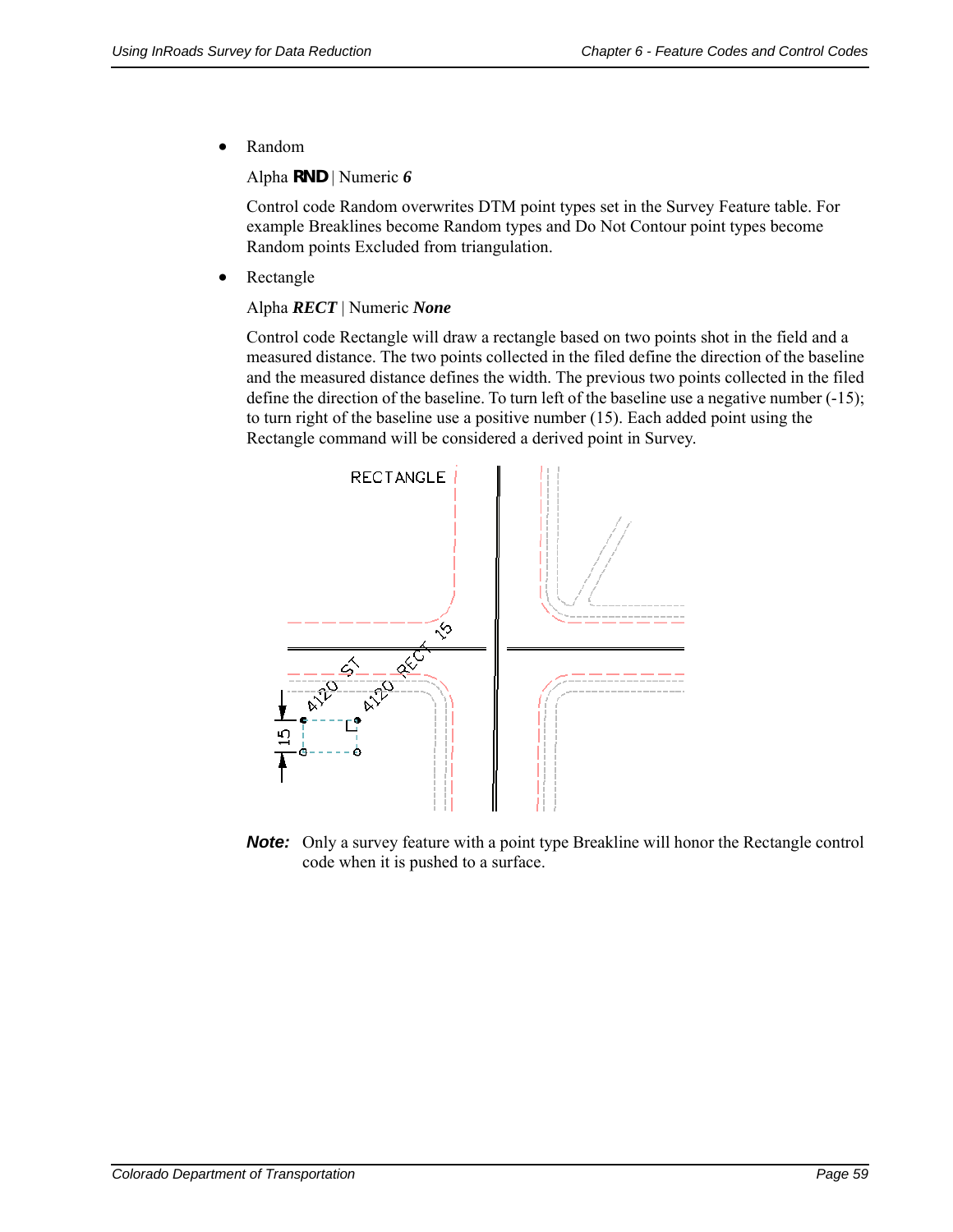Close Rectangle

Alpha *CLR* | Numeric *7*

Control code Close Rectangle will draw a trapezoid based on three points shot in the field. The last two points become the baseline and the fourth point generated will be 90 degrees to the baseline.



**Note:** Only a survey feature with a point type Breakline will honor the Close Rectangle control code when it is pushed to a surface.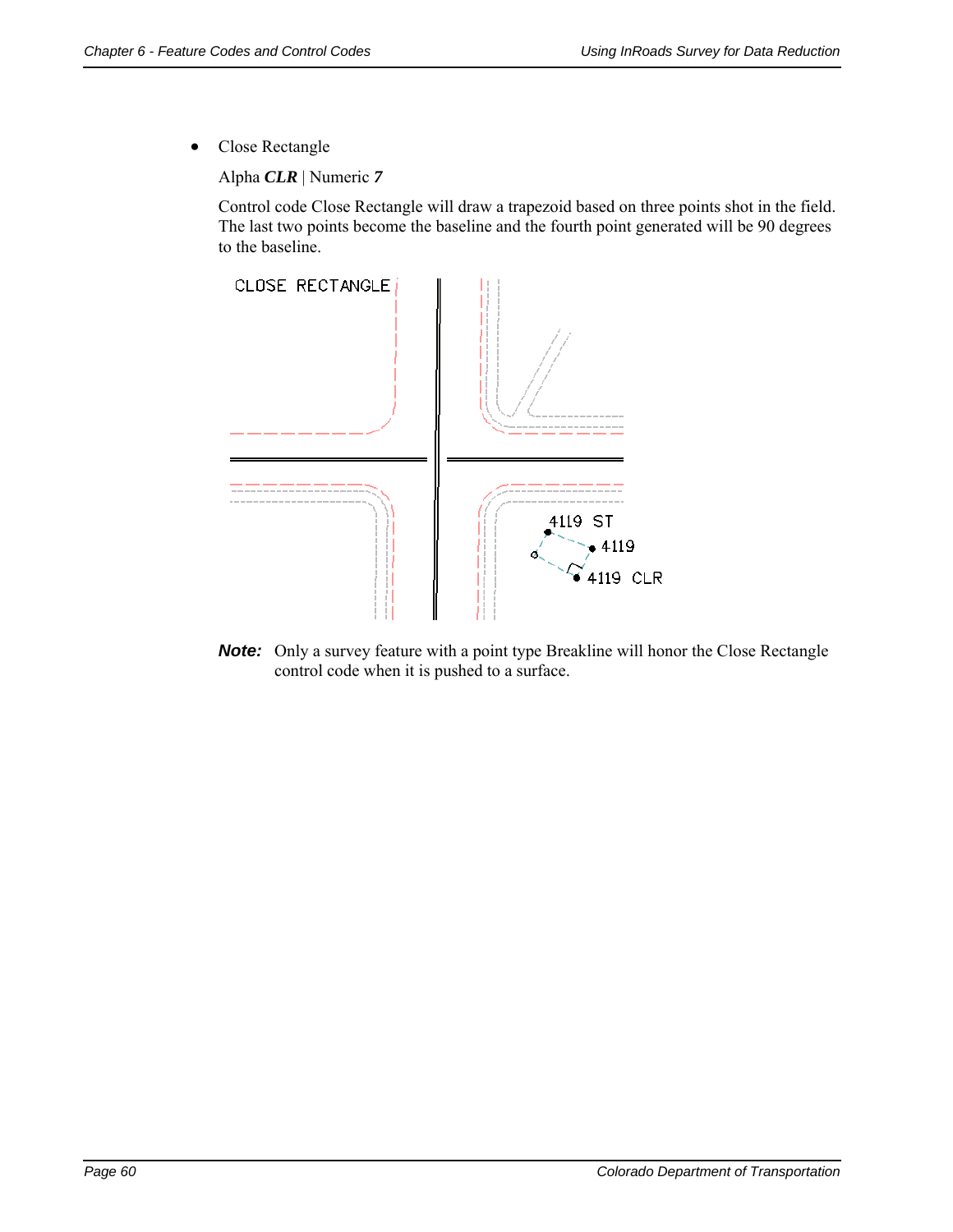• Nontangent Curve

Alpha *NT* | Numeric *8*

Control code Nontangent Curve identifies a curve that will be nontangent to either the incoming or outgoing tangent lines. This control code works in conjunction with BC or EC.

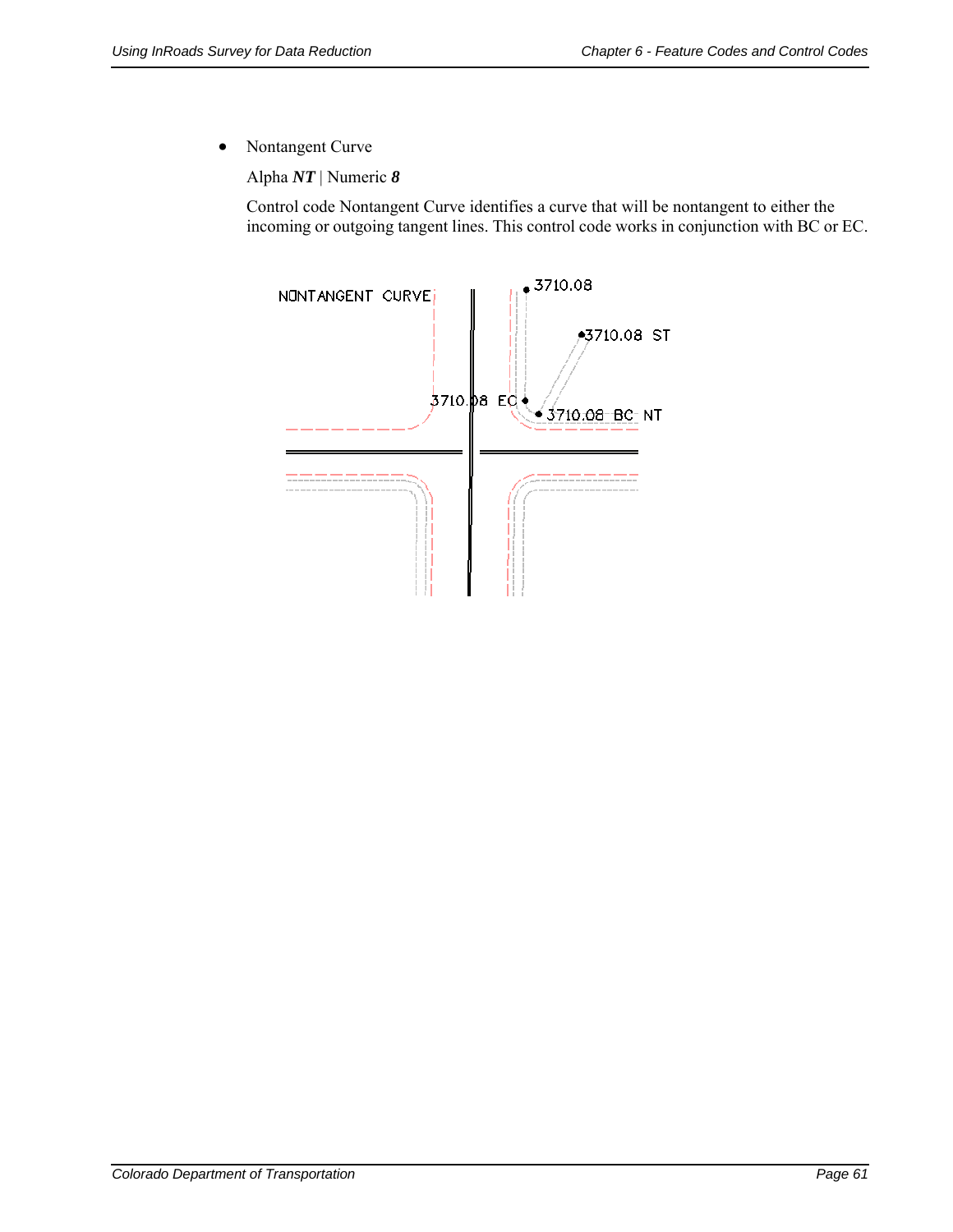Join Point

Alpha *JPT* | Numeric *None*

Control code Join Point will draw a connecting line to the specified point number in the fieldbook using the current feature style.

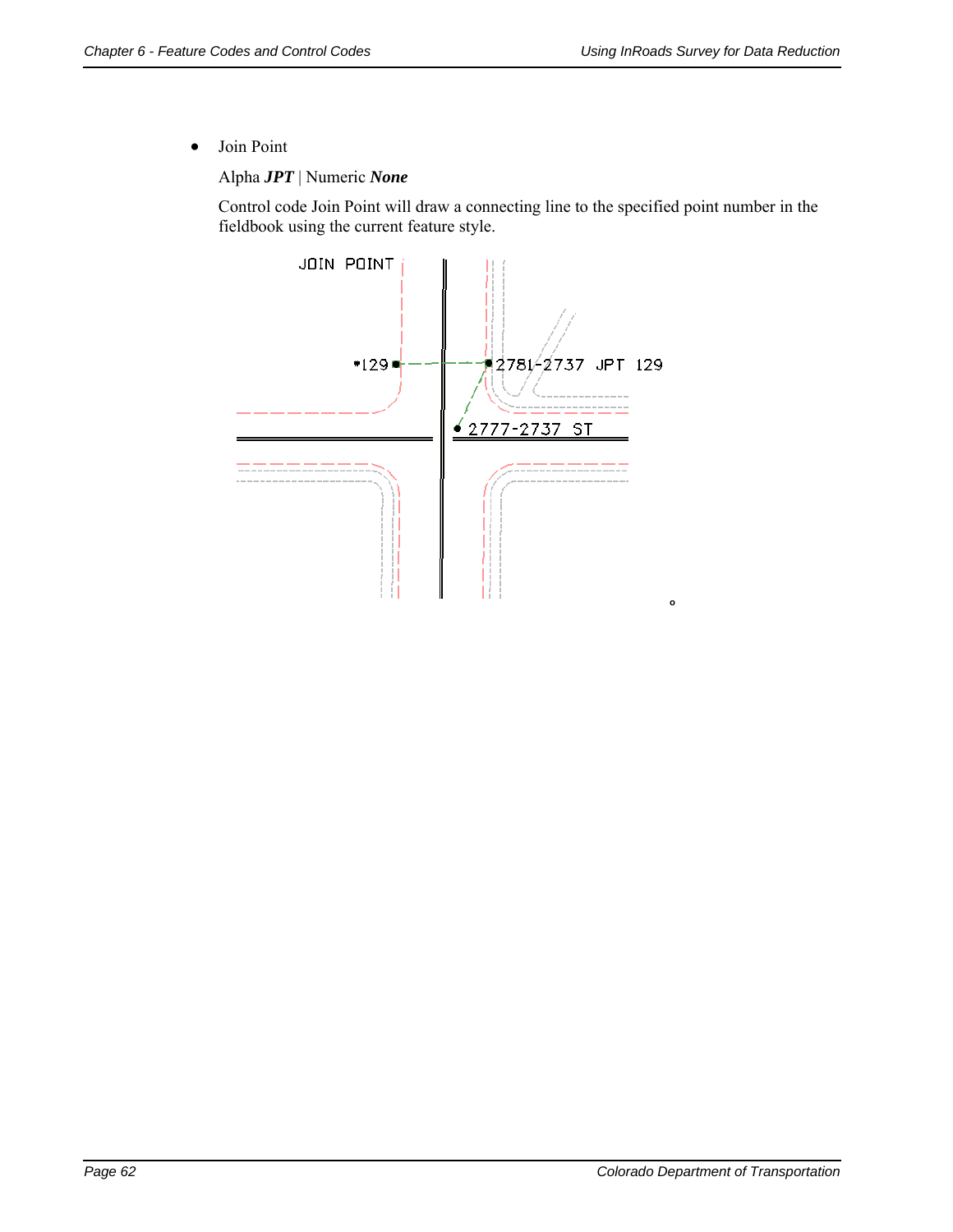Join Nearest Code

Alpha *JNC* | Numeric *None*

Control code Join Nearest Code will locate the closest code specified and draw a connecting line using the current feature style.

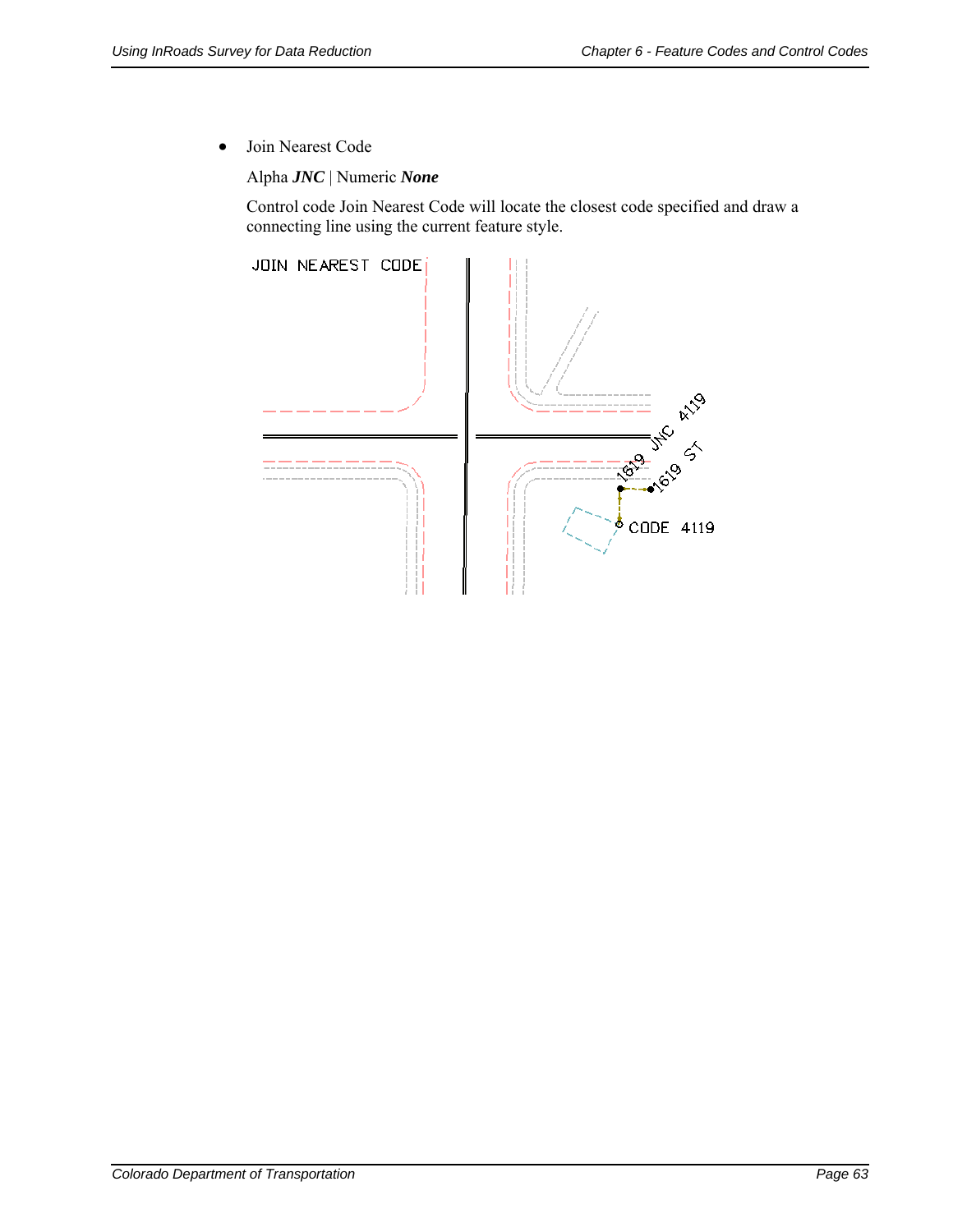• Distance

Alpha *DIST* | Numeric *None*

Control code Distance will continue to draw lines based on measured distances and direction. The previous two points collected in the filed will define the direction the next point will be calculated from. The angle will always be a 90 degree deflection angle, turned looking forward from the last point collected or calculated. To turn left of the baseline use a negative number (-25) to turn right of the baseline use a positive number (10). *Each point using the Distance command will be considered a derived point in Survey and will also be used in calculation of DTM surfaces and ALG geometry alignments.*

**Note:** Attention should be paid to the elevations assigned by this method that the surface is only as good as this info is. There may be work-arounds for these instances, but if accurate info is needed, the effort should be made in the field to collect actual data.



**Note:** Only a survey feature with a point type Breakline will honor the Distance control code when it is pushed to a surface.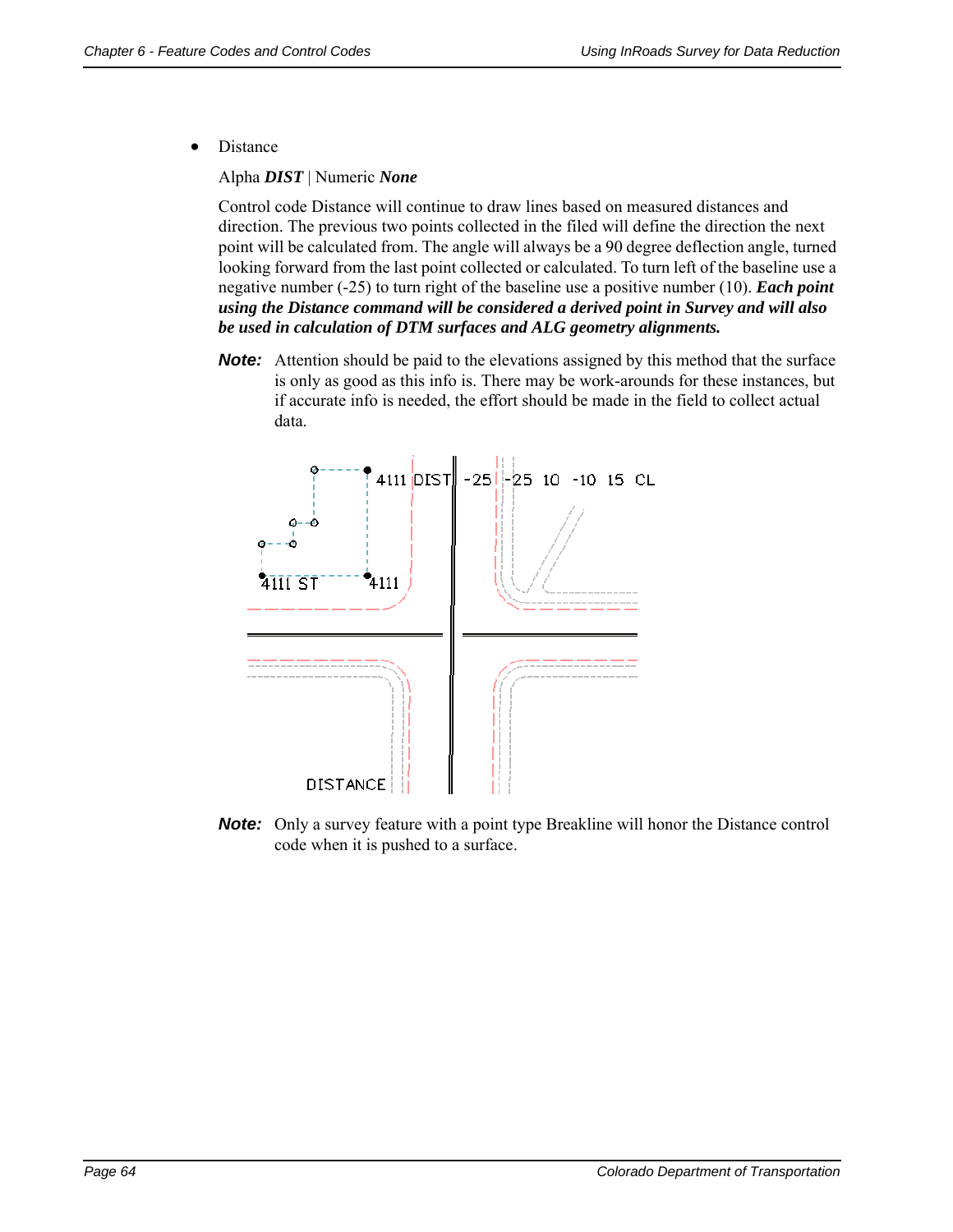• Template

Alpha *TMPL* | Numeric *None*

Control code Template defines multiple survey features that are uniform in distance and elevation from a baseline. Using the template control code will lessen the number of shots needed in the field.

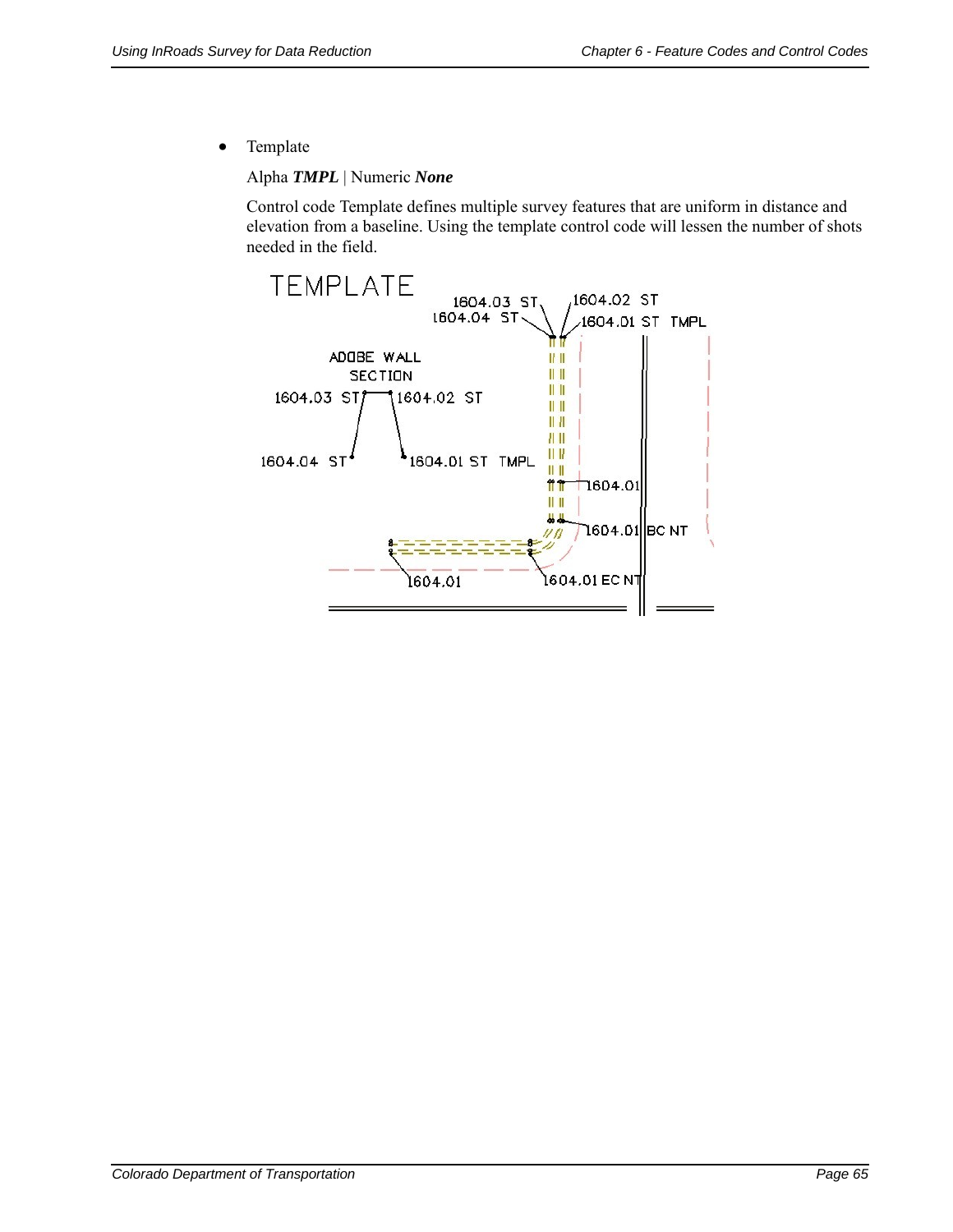• Cross Section

Alpha *XS* | Numeric *None*

Control code Cross Section allows any uniform set of corridor shots to be collected efficiently. Start by collecting the start of each new feature, and then continue to collect the shots in a crossing pattern.



**Note:** When the raw data is imported into the field book it will convert the code XS to the correct feature code.